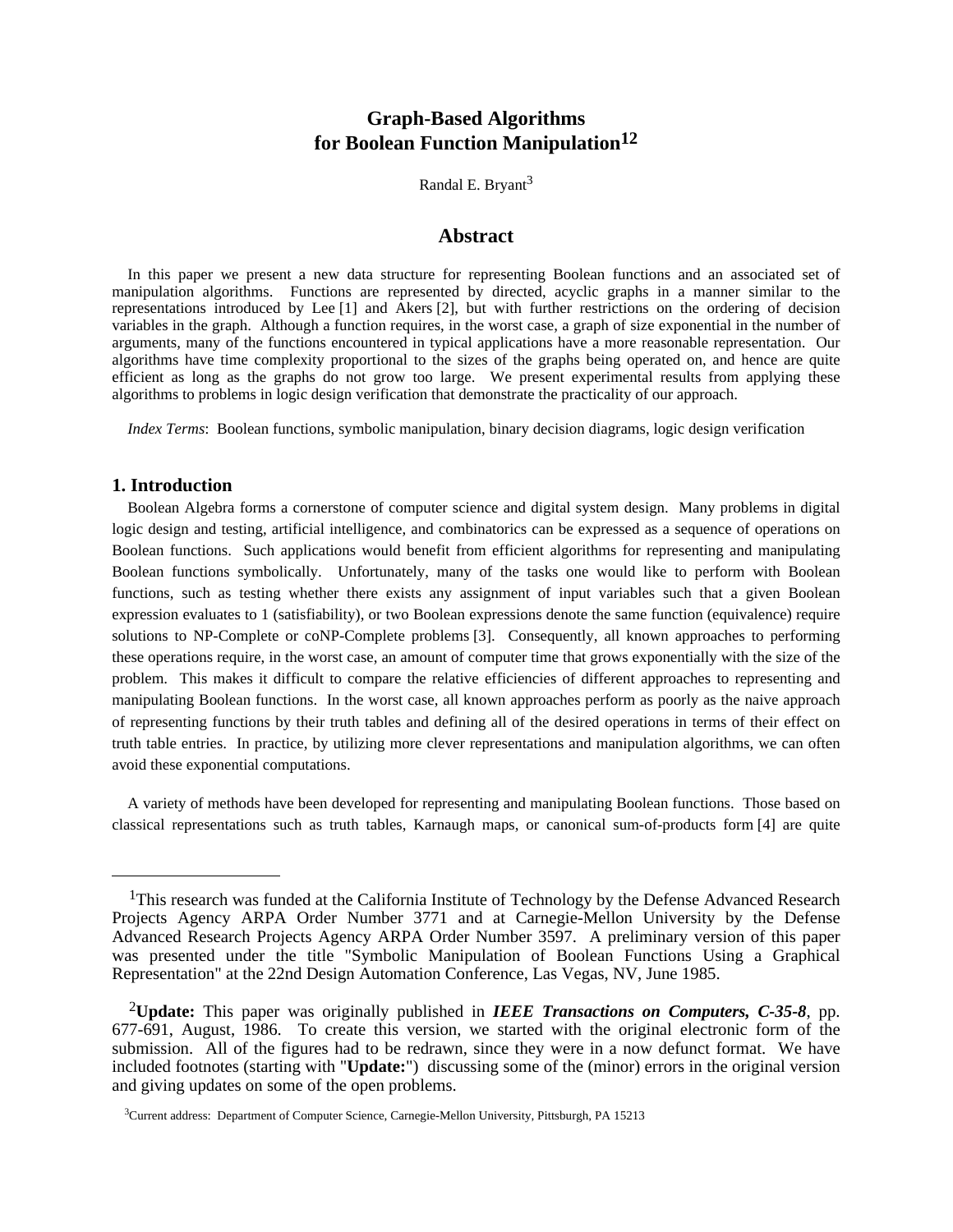impractical---*every* function of *n* arguments has a representation of size 2*<sup>n</sup>* or more. More practical approaches utilize representations that at least for many functions, are not of exponential size. Example representations include as a reduced sum of products [4], (or equivalently as sets of prime cubes [5]) and factored into unate functions [6]. These representations suffer from several drawbacks. First, certain common functions still require representations of exponential size. For example, the even and odd parity functions serve as worst case examples in all of these representations. Second, while a certain function may have a reasonable representation, performing a simple operation such as complementation could yield a function with an exponential representation. Finally, none of these representations are *canonical forms*, i.e. a given function may have many different representations. Consequently, testing for equivalence or satisfiability can be quite difficult.

Due to these characteristics, most programs that process a sequence of operations on Boolean functions have rather erratic behavior. They proceed at a reasonable pace, but then suddenly "blow up", either running out of storage or failing to complete an operation in a reasonable amount of time.

In this paper we present a new class of algorithms for manipulating Boolean functions represented as directed acyclic graphs. Our representation resembles the binary decision diagram notation introduced by Lee [1] and further popularized by Akers [2]. However, we place further restrictions on the ordering of decision variables in the vertices. These restrictions enable the development of algorithms for manipulating the representations in a more efficient manner.

Our representation has several advantages over previous approaches to Boolean function manipulation. First, most commonly-encountered functions have a reasonable representation. For example, all symmetric functions (including even and odd parity) are represented by graphs where the number of vertices grows at most as the square of the number of arguments. Second, the performance of a program based on our algorithms when processing a sequence of operations degrades slowly, if at all. That is, the time complexity of any single operation is bounded by the product of the graph sizes for the functions being operated on. For example, complementing a function requires time proportional to the size of the function graph, while combining two functions with a binary operation (of which intersection, subtraction, and testing for implication are special cases) requires at most time proportional to the product of the two graph sizes. Finally, our representation in terms of *reduced* graphs is a canonical form, i.e. every function has a unique representation. Hence, testing for equivalence simply involves testing whether the two graphs match exactly, while testing for satisfiability simply involves comparing the graph to that of the constant function **0**.

Unfortunately, our approach does have its own set of undesirable characteristics. At the start of processing we must choose some ordering of the system inputs as arguments to all of the functions to be represented. For some functions, the size of the graph representing the function is highly sensitive to this ordering. The problem of computing an ordering that minimizes the size of the graph is itself a coNP-Complete problem. Our experience, however, has been that a human with some understanding of the problem domain can generally choose an appropriate ordering without great difficulty. It seems quite likely that using a small set of heuristics, the program itself could select an adequate ordering most of the time. More seriously, there are some functions that can be represented by Boolean expressions or logic circuits of reasonable size but for all input orderings the representation as a function graph is too large to be practical. For example, we prove in an appendix to this paper that the functions describing the outputs of an integer multiplier have graphs that grow exponentially in the word size regardless of the input ordering. With the exception of integer multiplication, our experience has been that such functions seldom arise in digital logic design applications. For other classes of problems, particularly in combinatorics, our methods seem practical only under restricted conditions.

A variety of graphical representations of discrete functions have be presented and studied extensively. A survey of the literature on the subject by Moret [7] cites over 100 references, but none of these describe a sufficient set of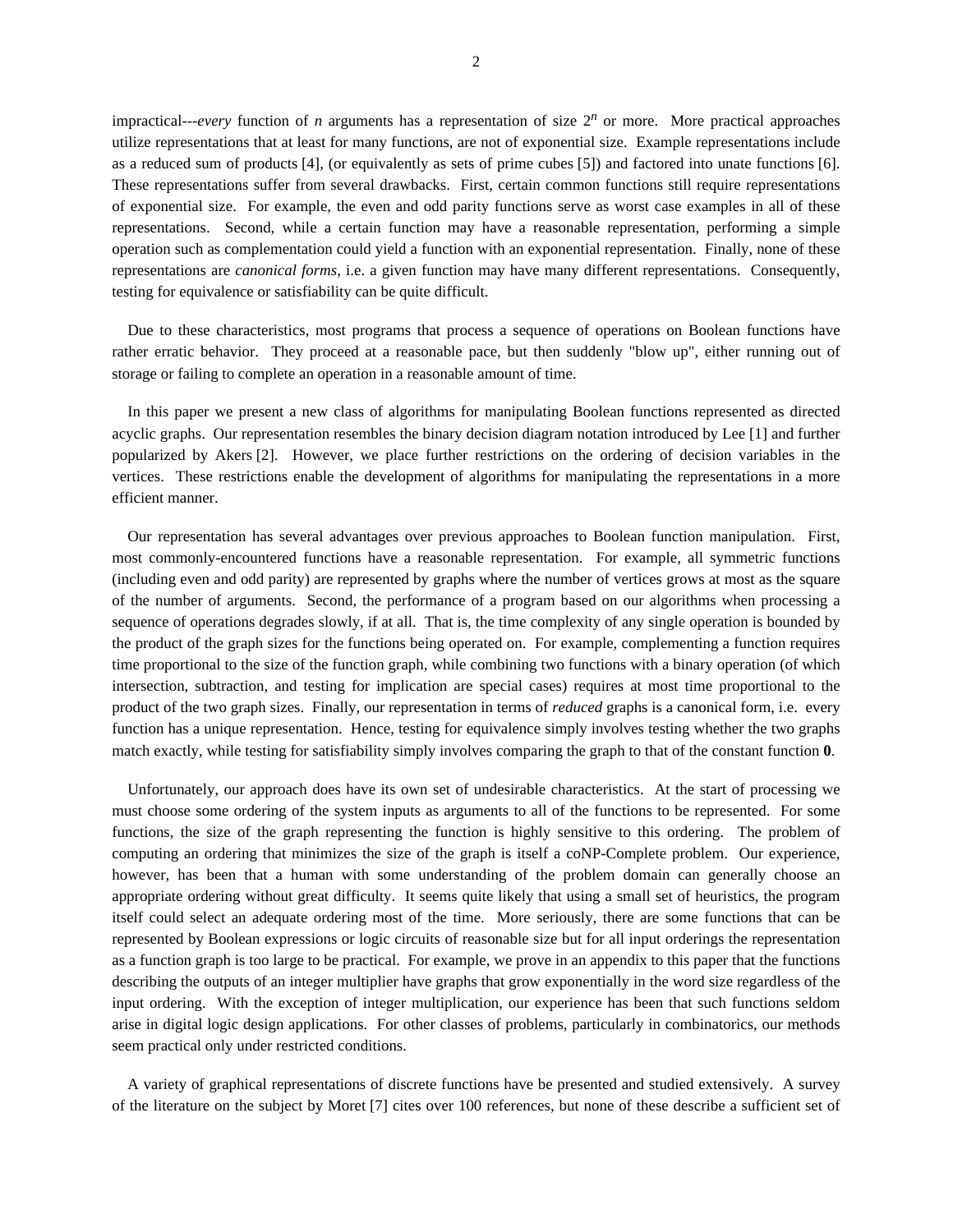algorithms to implement a Boolean function manipulation program. Fortune, Hopcroft, and Schmidt [8] studied the properties of graphs obeying similar restrictions to ours, showing that two graphs could be tested for functional equivalence in polynomial time and that some functions require much larger graphs under these restrictions than under milder restrictions. Payne [9] describes techniques similar to ours for reducing the size of the graph representing a function. Our algorithms for combining two functions with a binary operation, and for composing two functions are new, however, and these capabilities are central to a symbolic manipulation program.

The next section of this paper contains a formal presentation of function graphs. We define the graphs, the functions they represent, and a class of "reduced" graphs. Then we prove a key property of reduced function graphs: that they form a canonical representation of Boolean functions. In the following section we depart from this formal presentation to give some examples and to discuss issues regarding to the efficiency of our representation. Following this, we develop a set of algorithms for manipulating Boolean functions using our representation. These algorithms utilize many of the classical techniques for graph algorithms, and we assume the reader has some familiarity with these techniques. We then present some experimental investigations into the practicality of our methods. We conclude by suggesting further refinements of our methods.

### **1.1. Notation**

We assume the functions to be represented all have the same *n* arguments, written  $x_1, \ldots, x_n$ . In expressing a system such as a combinational logic network or a Boolean expression as a Boolean function, we must choose some ordering of the inputs or atomic variables, and this ordering must be the same for all functions to be represented.

The function resulting when some argument  $x_i$  of function  $f$  is replaced by a constant  $b$  is called a *restriction* of  $f$ , (sometimes termed a *cofactor* [10]) and is denoted  $f|_{x_i=b}$ . That is, for any arguments  $x_1, \ldots, x_n$ ,

$$
f|_{x_i=b}(x_1,\ldots,x_n) = f(x_1,\ldots,x_{i-1},b,x_{i+1},\ldots,x_n)
$$

Using this notation, the Shannon expansion [11] of a function around variable  $x_i$  is given by

$$
f = x_i f|_{x_i=1} + \overline{x}_i f|_{x_i=0}
$$
\n(1)

Similarly, the function resulting when some argument  $x_i$  of function *f* is replaced by function *g* is called a *composition* of *f* and *g*, and is denoted  $f|_{x_i=g}$ . That is, for any arguments  $x_1, \ldots, x_n$ ,

$$
f|_{x_{i}=g}(x_{1},...,x_{n})=f(x_{1},...,x_{i-1},g(x_{1},...,x_{n}),x_{i+1},...,x_{n})
$$

Some functions may not depend on all arguments. The *dependency set* of a function  $f$ , denoted  $I_f$ , contains those arguments on which the function depends, i.e.

$$
I_f = \{ i |f|_{x_i=0} \neq f|_{x_i=1} \}
$$

The function which for all values of the arguments yields 1 (respectively 0) is denoted **1** (respectively **0**). These two Boolean functions have dependency sets equal to the empty set.

A Boolean function can also be viewed as denoting some subset of Boolean *n*-space, namely those argument values for which the function evaluates to 1. The *satisfying set* of a function *f*, denoted  $S_f$ , is defined as:

$$
S_f = \{ (x_1, \ldots, x_n) | f (x_1, \ldots, x_n) = 1 \}.
$$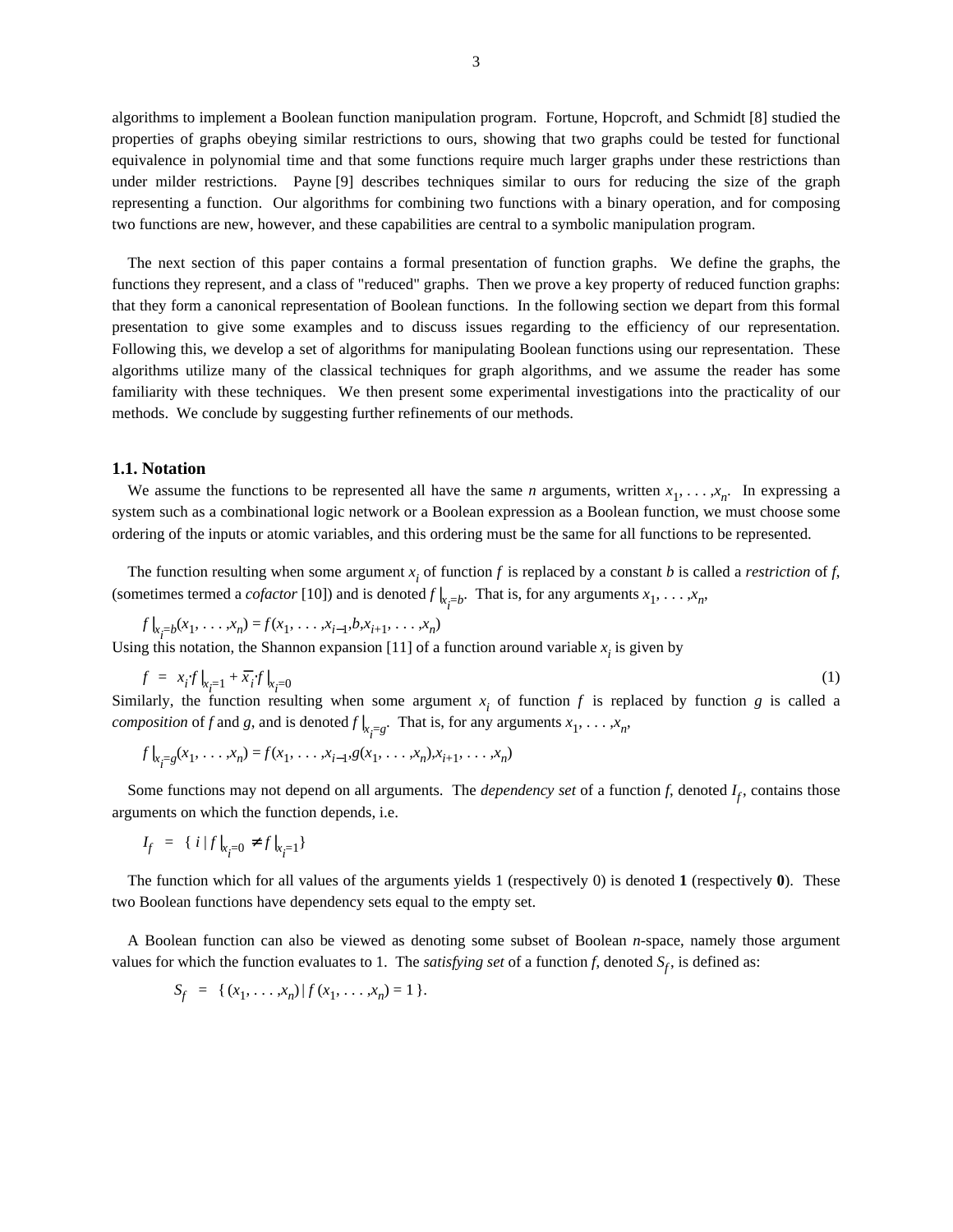# **2. Representation**

In this section we define our graphical representation of a Boolean function and prove that it is a canonical form.

**Definition 1:** A function graph is a rooted, directed graph with vertex set *V* containing two types of vertices. A *nonterminal* vertex *v* has as attributes an argument index  $index(v) \in \{1, \ldots, n\}$ , and two children  $low(v)$ ,*high*(*v*) ∈ *V*. A *terminal* vertex *v* has as attribute a value *value*(*v*) ∈ {0,1}.

Furthermore, for any nonterminal vertex  $v$ , if  $low(v)$  is also nonterminal, then we must have *index*(*v*) < *index*(*low*(*v*)). Similarly, if *high*(*v*) is nonterminal, then we must have  $index(v) < index(high(v))$ .

Due to the ordering restriction in our definition, function graphs form a proper subset of conventional binary decision diagrams. Note that this restriction also implies that a function graph must be acyclic, because the nonterminal vertices along any path must have strictly increasing index values.

We define the correspondence between function graphs and Boolean functions as follows.

**Definition 2:** A function graph *G* having root vertex *v* denotes a function  $f_v$  defined recursively as:

- 1. If *v* is a terminal vertex:
	- a. If  $value(v)=1$ , then  $f_v = 1$
	- b. If  $value(v)=0$ , then  $f_v=0$
- 2. If *v* is a nonterminal vertex with *index*(*v*)=*i*, then  $f_v$  is the function

$$
f_{\nu}(x_1,\ldots,x_n) = \overline{x}_i f_{low(\nu)}(x_1,\ldots,x_n) + x_i f_{high(\nu)}(x_1,\ldots,x_n).
$$

In other words, we can view a set of argument values  $x_1, \ldots, x_n$  as describing a path in the graph starting from the root, where if some vertex *v* along the path has *index*(*v*) = *i*, then the path continues to the low child if  $x_i = 0$  and to the high child if  $x_i = 1$ . The value of the function for these arguments equals the value of the terminal vertex at the end of the path. Note that the path defined by a set of argument values is unique. Furthermore, every vertex in the graph is contained in at least one path, i.e. no part of the graph is "unreachable."

Two function graphs are considered isomorphic if they match in both their structure and their attributes. More precisely:

**Definition 3:** Function graphs *G* and *G'* are *isomorphic* if there exists a one-to-one function  $\sigma$  from the vertices of *G* onto the vertices of *G'* such that for any vertex *v* if  $\sigma(v)=v'$ , then either both *v* and *v'* are terminal vertices with  $value(v) = value(v')$ , or both *v* and *v'* are nonterminal vertices with  $index(v) = index(v'), \sigma(low(v)) = low(v'), and \sigma(high(v)) = high(v').$ 

Note that since a function graph contains only 1 root and the children of any nonterminal vertex are distinguished, the isomorphic mapping  $\sigma$  between graphs *G* and *G'* is quite constrained: the root in *G* must map to the root in *G'*, the root's low child in *G* must map to the root's low child in *G* ′, and so on all the way down to the terminal vertices. Hence, testing 2 function graphs for isomorphism is quite simple.

**Definition 4:** For any vertex  $v$  in a function graph *G*, the *subgraph rooted by*  $v$  is defined as the graph consisting of *v* and all of its descendants.

**Lemma 1:** If *G* is isomorphic to *G'* by mapping  $\sigma$ , then for any vertex *v* in *G*, the subgraph rooted by *v* is isomorphic to the subgraph rooted by  $\sigma(v)$ .

The proof of this lemma is straightforward, since the restriction of  $\sigma$  to  $\nu$  and its descendants forms the isomorphic mapping.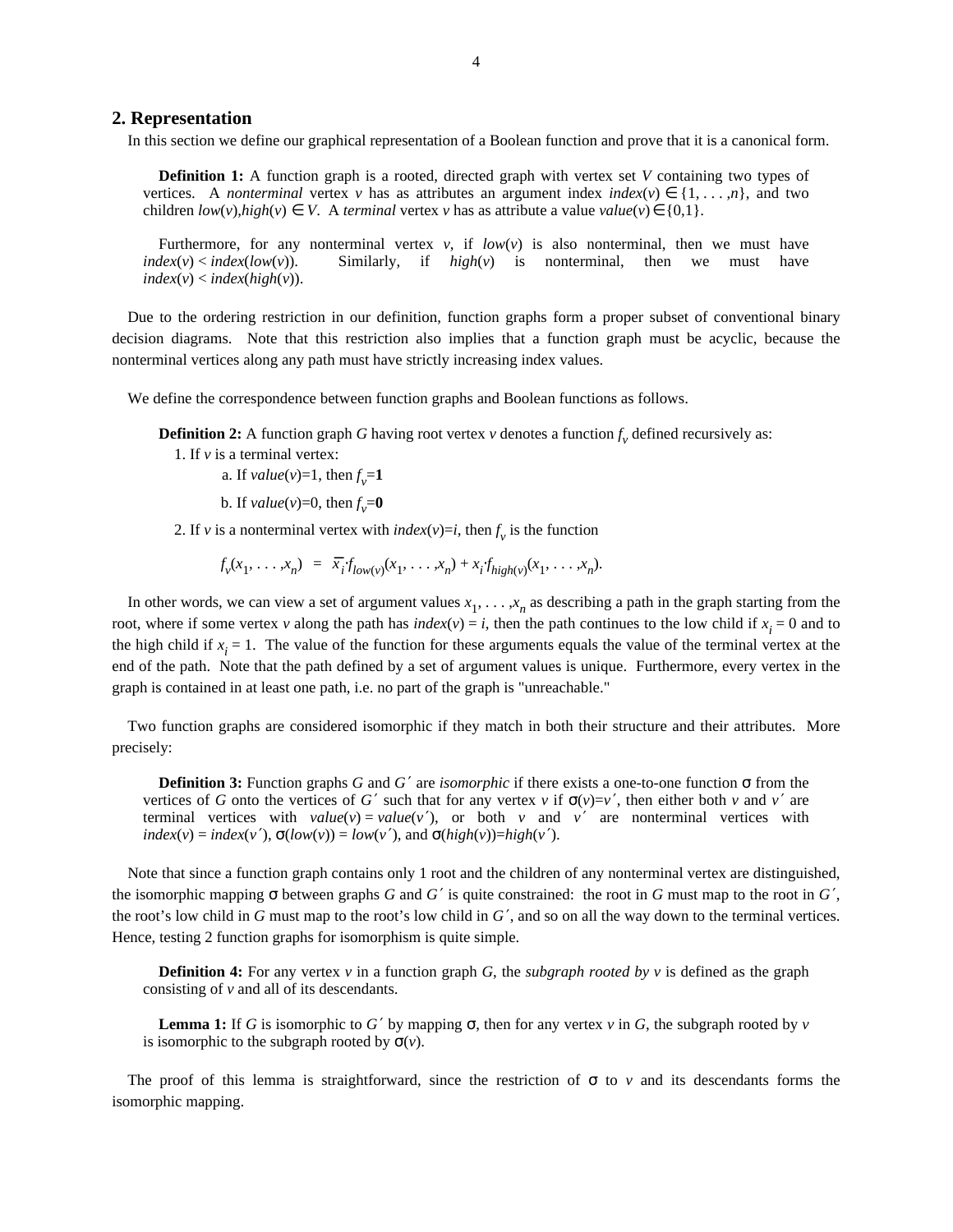A function graph can be reduced in size without changing the denoted function by eliminating redundant vertices and duplicate subgraphs. The resulting graph will be our primary data structure for representing a Boolean function.

**Definition 5:** A function graph *G* is *reduced* if it contains no vertex *v* with  $low(v)=high(v)$ , nor does it contain distinct vertices *v* and *v*<sup> $\prime$ </sup> such that the subgraphs rooted by *v* and *v*<sup> $\prime$ </sup> are isomorphic.

The following lemma follows directly from the definition of reduced function graphs.

**Lemma 2:** For every vertex  $v$  in a reduced function graph, the subgraph rooted by  $v$  is itself a reduced function graph.

The following theorem proves a key property of reduced function graphs, namely that they form a canonical representation for Boolean functions, i.e. every function is represented by a unique reduced function graph. In contrast to other canonical representations of Boolean functions, such as canonical sum-of-products form, however, many "interesting" Boolean functions are represented by function graphs of size polynomial in the number of arguments.

**Theorem 1:** For any Boolean function *f*, there is a unique (up to isomorphism) reduced function graph denoting *f* and any other function graph denoting *f* contains more vertices.

*Proof* : The proof of this theorem is conceptually straightforward. However, we must take care not to presuppose anything about the possible representations of a function. The proof proceeds by induction on the size of  $I_f$ .

For  $|I_f| = 0$ , *f* must be one of the two constant functions **0** or **1**. Let *G* be a reduced function graph denoting the function **0**. This graph can contain no terminal vertices having value 1, or else there would be some set of argument values for which the function evaluates to 1, since all vertices in a function graph are reachable by some path corresponding to a set of argument values. Now suppose *G* contains at least one nonterminal vertex. Then since the graph is acyclic, there must be a nonterminal vertex  $v$  where both  $low(v)$  and  $high(v)$  are terminal vertices, and it follows that  $value(low(v)) = value(high(v)) = 0$ . Either these 2 vertices are distinct, in which case they constitute isomorphic subgraphs, or they are identical, in which case  $v$  has  $low(v) = high(v)$ . In either case, *G* would not be a reduced function graph. Hence, the only reduced function graph denoting the function **0** consists of a single terminal vertex with value 0. Similarly, the only reduced function graph denoting **1** consists of a single terminal vertex with value 1.

Next suppose that the statement of the theorem holds for any function *g* having  $|I_g| < k$ , and that  $|I_f| = k$ , where  $k > 0$ . Let *i* be the minimum value in  $I_f$ , i.e. the least argument on which the function *f* depends. Define the functions  $f_0$  and  $f_1$  as  $f|_{x_i=0}$  and  $f|_{x_i=1}$ , respectively. Both  $f_0$  and  $f_1$  have dependency sets of size less than *k* and hence are represented by unique reduced function graphs. Let *G* and *G* ′ be reduced function graphs for *f*. We will show that these two graphs are isomorphic, consisting of a root vertex with index *i* and with low and high subgraphs denoting the functions  $f_0$  and  $f_1$ . Let *v* and *v'* be nonterminal vertices in the two graphs such that *index*(*v*) = *index*(*v*') = *i*. The subgraphs rooted by *v* and *v*' both denote *f*, since *f* is independent of the arguments  $x_1, \ldots, x_{i-1}$ . The subgraphs rooted by vertices *low*(*v*) and *low*(*v*') both denote the function  $f_0$  and hence by induction must be isomorphic according to some mapping  $\sigma_0$ . Similarly, the subgraphs rooted by vertices  $high(v)$ and  $high(v')$  both denote the function  $f_1$  and hence must be isomorphic according to some mapping  $\sigma_1$ .

We claim that the subgraphs rooted by *v* and *v'* must be isomorphic according to the mapping  $\sigma$  defined as

$$
\sigma(u) = \begin{cases}\nv', & u = v, \\
\sigma_0(u) & u \text{ in subgraph rooted by } low(v) \\
\sigma_1(u), & u \text{ in subgraph rooted by } high(v)\n\end{cases}
$$

To prove this, we must show that the function  $\sigma$  is well-defined, and that it is an isomorphic mapping. Observe that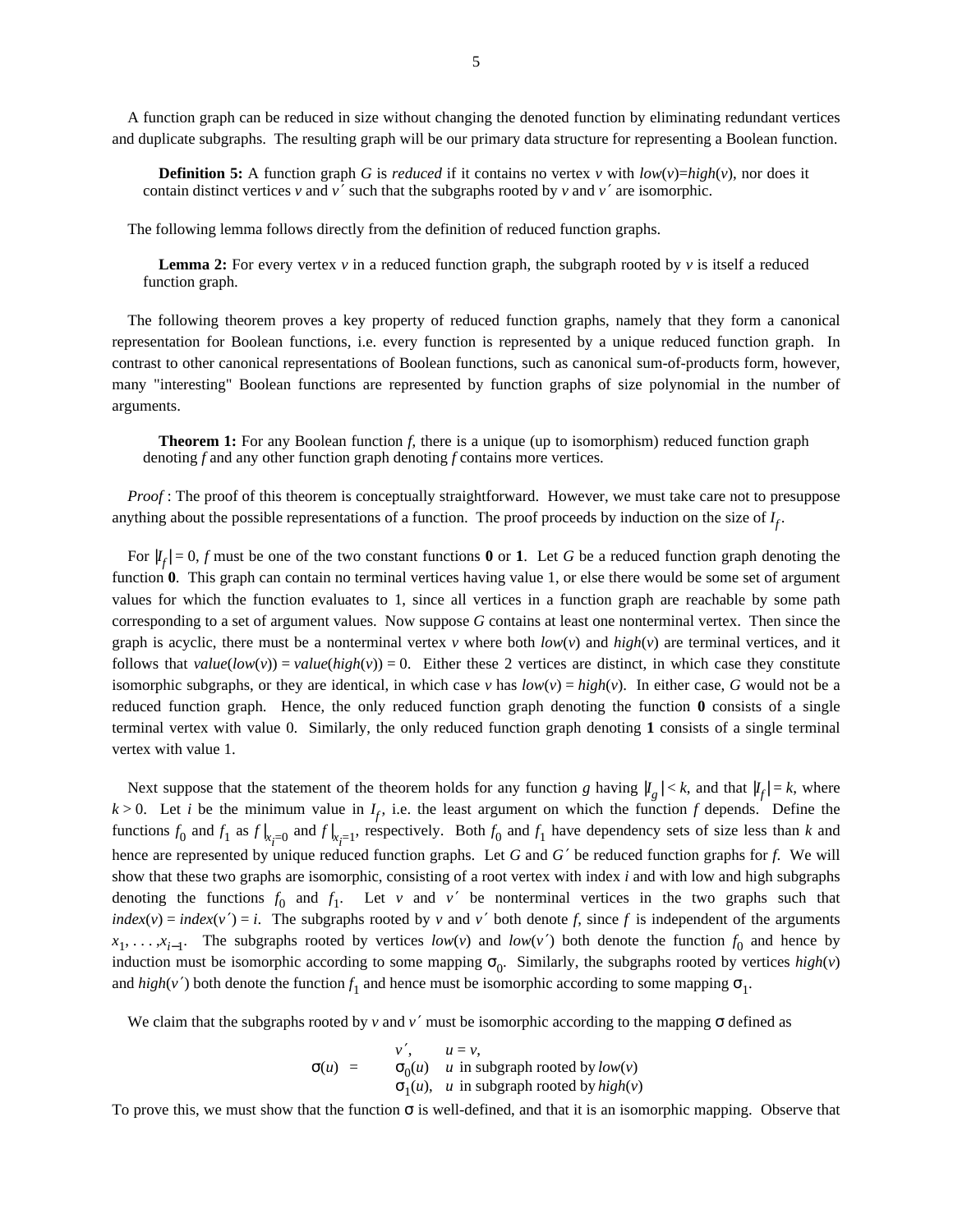if vertex *u* is contained in both the subgraph rooted by  $low(v)$  and the subgraph rooted by  $high(v)$ , then the subgraphs rooted by  $\sigma_0(u)$  and  $\sigma_1(u)$  must be isomorphic to the one rooted by *u* and hence to each other. Since *G*' contains no isomorphic subgraphs, this can only hold if  $\sigma_0(u) = \sigma_1(u)$ , and hence there is no conflict in the above definition of  $\sigma$ . By similar reasoning, we can see that  $\sigma$  must be one-to-one---if there were distinct vertices  $u_1$  and  $u_2$  in *G* having  $\sigma(u_1) = \sigma(u_2)$ , then the subgraphs rooted by these two vertices would be isomorphic to the subgraph rooted by  $\sigma(u_1)$ and hence to each other implying that *G* is not reduced. Finally, the properties that  $\sigma$  is onto and is an isomorphic mapping follows directly from its definition and from the fact that both  $\sigma_0$  and  $\sigma_1$  obey these properties.

By similar reasoning, we can see that graph *G* contains exactly one vertex with  $index(v) = i$ , because if some other such vertex existed, the subgraphs rooted by it and by *v* would be isomorphic. We claim in fact that *v* must be the root. Suppose instead that there is some vertex *u* with  $index(u) = j \lt i$ , but such that there is no other vertex *w* having  $j < index(w) < i$ . The function  $f$  does not depend on the  $x_j$  and hence the subgraphs rooted by  $low(u)$  and *high*(*u*) both denote *f*, but this implies that  $low(u) = high(u) = v$ , i.e. *G* is not reduced. Similarly, vertex *v*' must be the root of  $G'$ , and hence the two graphs are isomorphic.

Finally, we can prove that of all the graphs denoting a particular function, only the reduced graph has a minimum number of vertices. Suppose *G* is not a reduced graph. Then we can form a smaller graph denoting the same function as follows. If *G* contains a vertex *v* with  $low(v) = high(v)$ , then eliminate this vertex, and for any vertex having *v* as child, make  $low(v)$  be the child instead. If *G* contains distinct vertices *v* and *v'* such that the subgraphs rooted by *v* and *v'* are isomorphic, then eliminate vertex *v'* and for any vertex having *v'* as a child, make *v* be the child instead.

# **3. Properties**



Figure 1.Example Function Graphs

In this section we explore the efficiency of our representation by means of several examples. Figure 1 shows several examples of reduced function graphs. In this figure, a nonterminal vertex is represented by a circle containing the index with the two children indicated by branches labeled 0 (low) and 1 (high). A terminal vertex is represented by a square containing the value.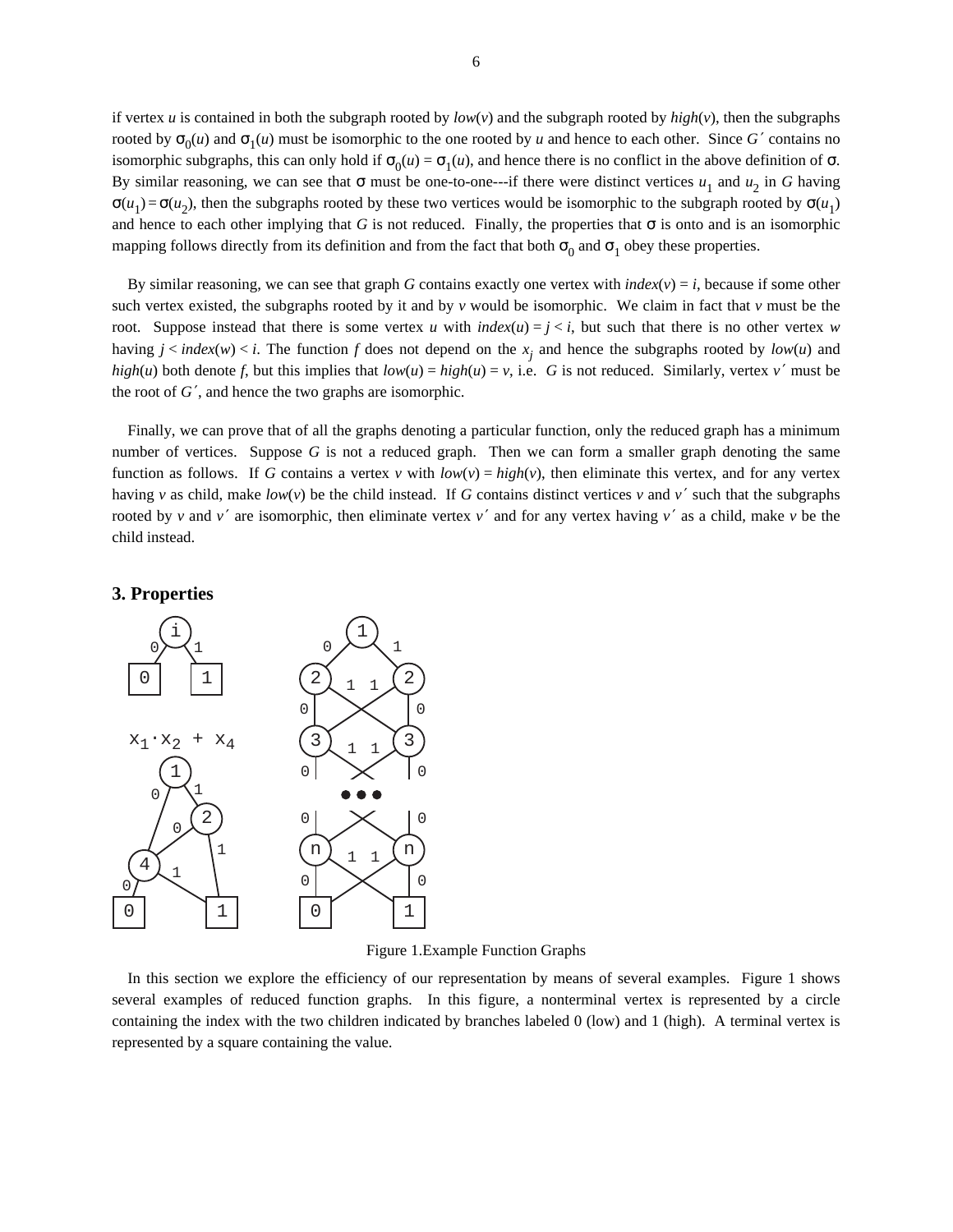#### **3.1. Example Functions**

The function which yields the value of the *i*th argument is denoted by a graph with a single nonterminal vertex having index *i* and having as low child a terminal vertex with value 0 and as high child a terminal vertex with value 1. We present this graph mainly to point out that an input variable can be viewed as a Boolean function, and hence can be operated on by the manipulation algorithms described in this paper.

The odd parity function of *n* variables is denoted by a graph containing 2*n*+1 vertices. This compares favorably to its representation in reduced sum-of-products form (requiring  $2<sup>n</sup>$  terms.) This graph resembles the familiar parity ladder contact network first described by Shannon [11]. In fact, we can adapt his construction of a contact network to implement an arbitrary symmetric function to show that any symmetric function of *n* arguments is denoted by a reduced function graph having  $O(n^2)$  vertices.

As a third example, the graph denoting the function  $x_1 \cdot x_2 + x_4$  contains 5 vertices as shown. This example illustrates several key properties of reduced function graphs. First, observe that there is no vertex having index 3, because the function is independent of *x* 3 . More generally, a reduced function graph for a function *f* contains only vertices having indices in  $I_f$ . There are no inefficiencies caused by considering all of the functions to have the same *n* arguments. This would not be the case if we represented functions by their truth tables. Second, observe that even for this simple function, several of the subgraphs are shared by different branches. This sharing yields efficiency not only in the size of the function representation, but also in the performance of our algorithms---once some operation has been performed on a subgraph, the result can be utilized by all places sharing this subgraph.

# **3.2. Ordering Dependency**



Left =  $low.$  Right = high

Figure 2.Example of Argument Ordering Dependency

Figure 2 shows an extreme case of how the ordering of the arguments can affect the size of the graph denoting a function. The functions  $x_1 \cdot x_2 + x_3 \cdot x_4 + x_5 \cdot x_6$  and  $x_1 \cdot x_4 + x_2 \cdot x_5 + x_3 \cdot x_6$  differ from each other only by a permutation of their arguments, yet one is denoted by a function graph with 8 vertices while the other requires 16 vertices.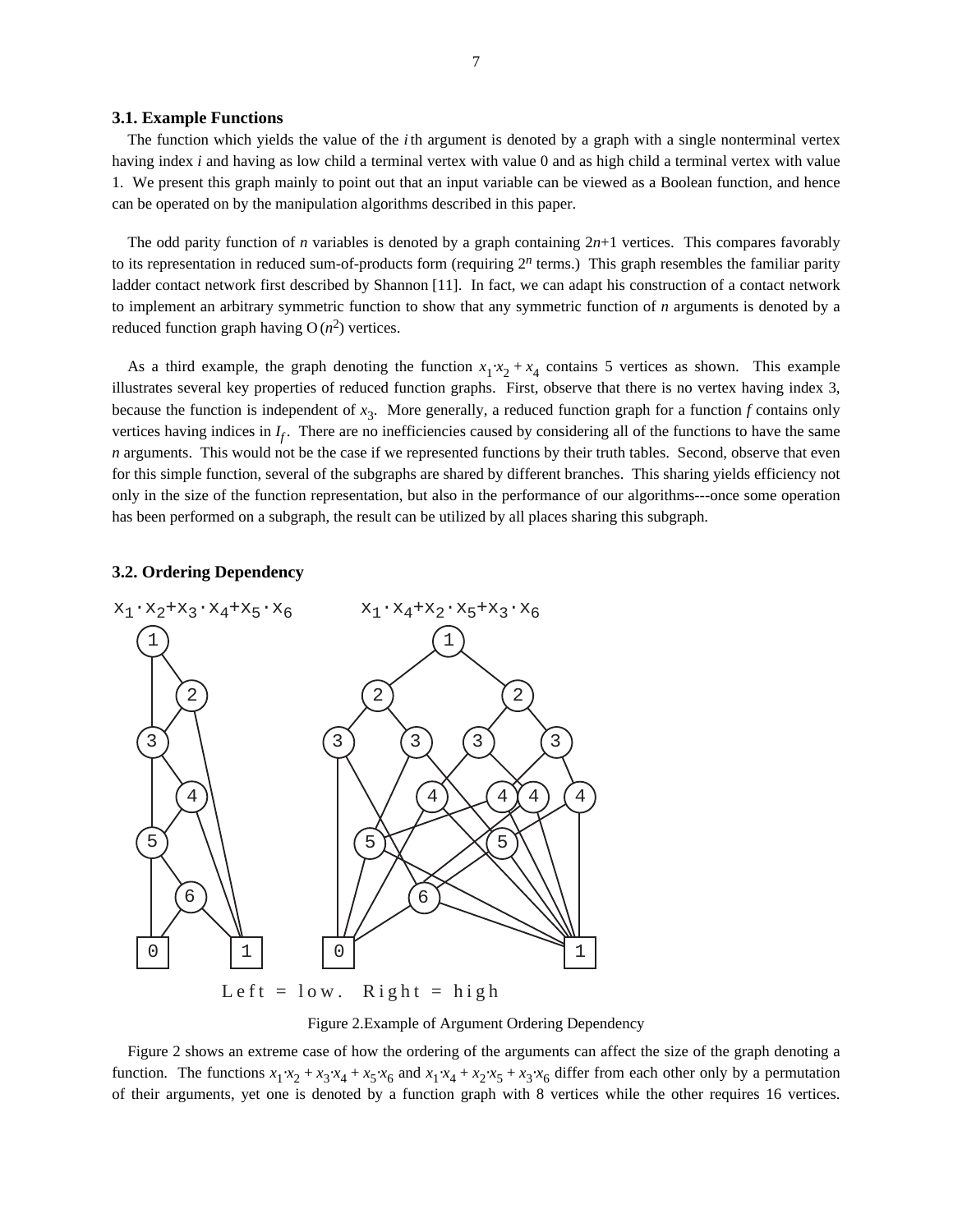Generalizing this to functions of 2*n* arguments, the function  $x_1 \cdot x_2 + \cdots + x_{2n-1} \cdot x_{2n}$  is denoted by a graph of 2*n*+2 vertices, while the function  $x_1 \cdot x_{n+1} + \cdots + x_n \cdot x_{2n}$  requires  $2^{n+1}$  vertices. Consequently, a poor initial choice of input ordering can have very undesirable effects.

Upon closer examination of these two graphs, we can gain a better intuition of how this problem arises. Imagine a bit-serial processor that computes a Boolean function by examining the arguments  $x_1$ ,  $x_2$ , and so on in order, producing output 0 or 1 after the last bit has been read. Such a processor requires internal storage to store enough information about the arguments it has already seen to correctly deduce the value of the function from the values of the remaining arguments. Some functions require little intermediate information. For example, to compute the parity function a bit-serial processor need only store the parity of the arguments it has already seen. Similarly, to compute the function  $x_1 \cdot x_2 + \cdots + x_{2n-1} \cdot x_{2n}$ , the processor need only store whether any of the preceding pairs of arguments were both 1, and perhaps the value of the previous argument. On the other hand, to compute the function  $x_1 x_{n+1} + \cdots + x_n x_{2n}$ , we would need to store the first *n* arguments to correctly deduce the value of the function from the remaining arguments. A function graph can be thought of as such a processor, with the set of vertices having index *i* describing the processing of argument  $x_i$ . Rather than storing intermediate information as bits in a memory, however, this information is encoded in the set of possible branch destinations. That is, if the bit-serial processor requires *b* bits to encode information about the first *i* arguments, then in any graph for this function there must be at least 2*<sup>b</sup>* vertices that are either terminal or are nonterminal with index greater than *i* having incoming branches from vertices with index less than or equal to *i*. For example, the function  $x_1 \cdot x_4 + x_2 \cdot x_5 + x_3 \cdot x_6$  requires  $2^3$ branches between vertices with index less than or equal to 3 to vertices which are either terminal or have index greater than 3. In fact, the first 3 levels of this graph must form a complete binary tree to obtain this degree of branching. In the generalization of this function, the first *n* levels of the graph form a complete binary tree, and hence the number of vertices grows exponentially with the number of arguments.

To view this from a different perspective, consider the family of functions:

$$
f_{b_1,\ldots,b_n}(x_{n+1},\ldots,x_{2n}) = b_1 \cdot x_{n+1} + \cdots + b_n \cdot x_{2n}.
$$

For all  $2^n$  possible combinations of the values  $b_1, \ldots, b_n$ , each of these functions is distinct, and hence they must be represented by distinct subgraphs in the graph of the function  $x_1 x_{n+1} + \cdots + x_n x_{2n}$ .

To use our algorithms on anything other than small problems (e.g. functions of 16 variables or more), a user must have an intuition about why certain functions have large function graphs, and how the choice of input ordering may affect this size. In Section 5 we will present examples of how the structure of the problem to be solved can often be exploited to obtain a suitable input ordering.

#### **3.3. Inherently Complex Functions**

Some functions cannot be represented efficiently with our representation regardless of the input ordering. Unfortunately, the functions representing the output bits of an integer multiplier fall within this class. The appendix contains a proof that for any ordering of the inputs  $a_1, \ldots, a_n$  and  $b_1, \ldots, b_n$ , at least one of the 2*n* functions representing the integer product  $a \cdot b$  requires a graph containing at least  $2^{n/8}$  vertices. While this lower bound is not very large for word sizes encountered in practice (e.g. it equals 256 for  $n=64$ ), it indicates the exponential complexity of these functions. Furthermore, we suspect the true bound is far worse.

Empirically, we have found that for word sizes *n* less than or equal to 8, the output functions of a multiplier require no more than 5000 vertices for a variety of different input orderings. However, for  $n > 10$ , some outputs require graphs with more than 100,000 vertices and hence become impractical.

Given the wide variety of techniques used in implementing multipliers (e.g. [12]), a canonical form for Boolean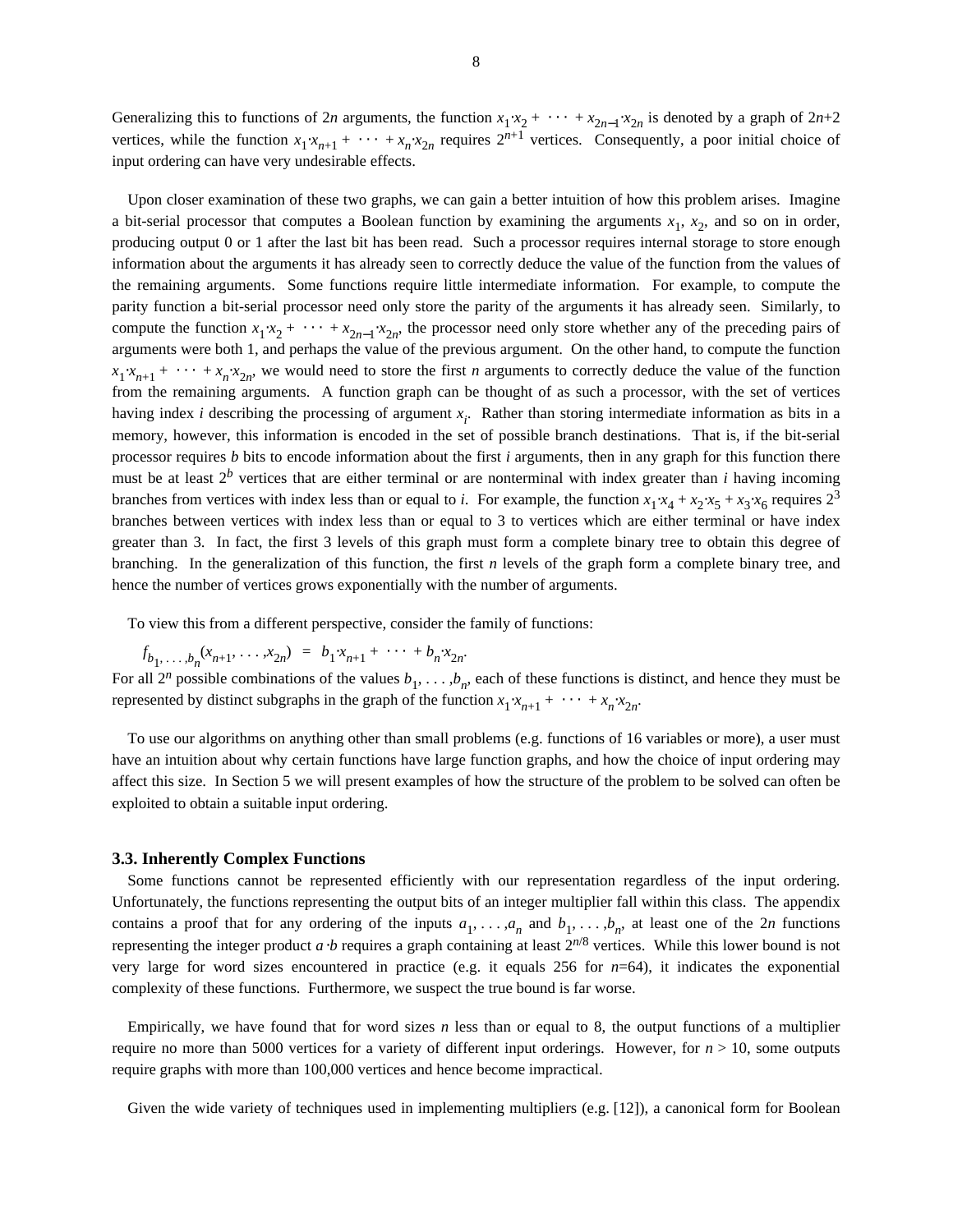functions (along with a set of manipulation algorithms) that could efficiently represent multiplication would be of great interest for circuit verification. Unfortunately, these functions seem especially intractable.

# **4. Operations**

We view a symbolic manipulation program as executing a sequence of commands that build up representations of functions and determine various properties about them. For example, suppose we wish to construct the representation of the function computed by a combinational logic gate network. Starting from graphs representing the input variables, we proceed through the network, constructing the function computed at the output of each logic gate by applying the gate operator to the functions at the gate inputs. In this process, we can take advantage of any repeated structure by first constructing the functions representing the individual subcircuits (in terms of a set of auxiliary variables) and then composing the subcircuit functions to obtain the complete network functions. A similar procedure is followed to construct the representation of the function denoted by some Boolean expression. At this point we can test various properties of the function, such as whether it equals **0** (satisfiability) or **1** (tautology), or whether it equals the function denoted by some other expression (equivalence). We can also ask for information about the function's satisfying set, such as to list some member, to list all members, to test some element for membership, etc.

| Procedure     | <b>Result</b>                   | <b>Time Complexity</b> |
|---------------|---------------------------------|------------------------|
| Reduce        | G reduced to canonical form     | $O( G \cdot log G )$   |
| Apply         | $f_1$ <op><math>f_2</math></op> | $O( G_1 \cdot  G_2 )$  |
| Restrict      | $f _{x=b}$                      | $O( G \cdot log G )$   |
| Compose       | $f_1 _{x_i=f_2}$                | $O( G_1 ^2$ $ G_2 )$   |
| Satisfy-one   | some element of $S_f$           | O(n)                   |
| Satisfy-all   | $S_f$                           | $O(n  S_f )$           |
| Satisfy-count | $ S_f $                         | O( G )                 |
|               |                                 |                        |

Table 1.Summary of Basic Operations

In this section we will present algorithms to perform basic operations on Boolean functions represented as function graphs as summarized in Table  $1<sup>4</sup>$  These few basic operations can be combined to perform a wide variety of operations on Boolean functions. In the table, the function *f* is represented by a reduced function graph *G* containing  $|G|$  vertices, and similarly for the functions  $f_1$  and  $f_2$ . Our algorithms utilize techniques commonly used in graph algorithms such as ordered traversal, table look-up and vertex encoding. As the table shows, most of the algorithms have time complexity proportional to the size of the graphs being manipulated. Hence, as long as the functions of interest can be represented by reasonably small graphs, our algorithms are quite efficient.

#### **4.1. Data Structures**

We will express our algorithms in a pseudo-Pascal notation. Each vertex in a function graph is represented by a record declared as follows:

<sup>&</sup>lt;sup>4</sup>Update: Some of the time complexity entries in this table are not strictly correct. An extra factor of  $(\log|G_1| + \log|G_2|)$  should have been included in the time complexity of *Apply* and *Compose* to account for the complexity of reducing the resulting graph. In later research, Wegener and Sieling showed how to perform BDD reduction in linear time (*Information Processing Letters 48*, pp. 139-144, 1993.) Consequently, all of the log factors can be dropped from the table. In practice, most BDD implementations use hash tables rather than the sorting method described in this paper. Assuming retrieving an element from a hash table takes constant time (a reasonable assumption for a good hash function), these implementations also perform BDD reduction in linear time.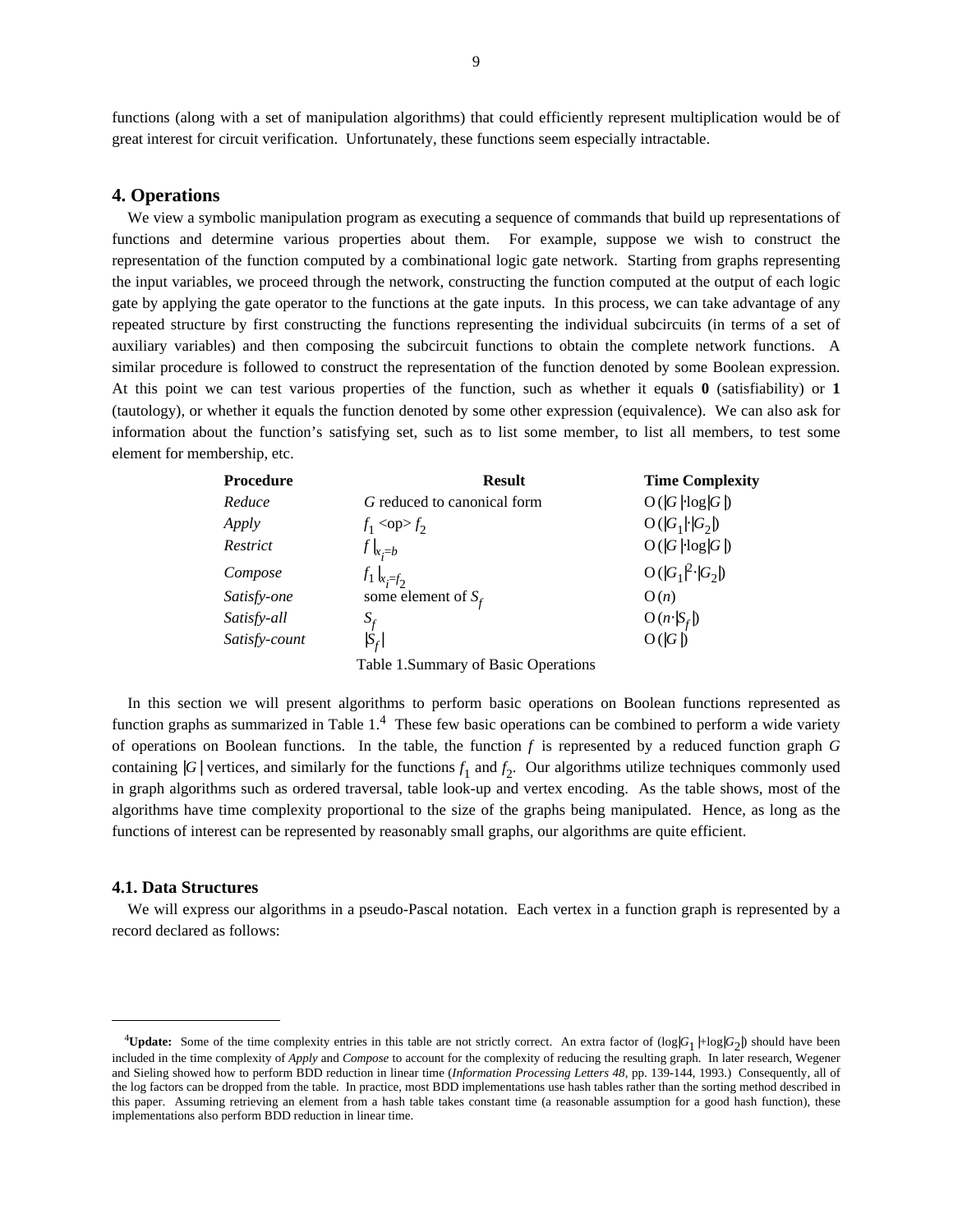```
type vertex = record
      low, high: vertex;
      index: 1..n+1;
      val: (0,1,X);
      id: integer;
      mark: boolean;
end;
```
Both nonterminal and terminal vertices are represented by the same type of record, but the field values for a vertex *v* depend on the vertex type as given in the following table.

| Field | <b>Terminal</b> | <b>Nonterminal</b> |
|-------|-----------------|--------------------|
| low   | null            | low(v)             |
| high  | null            | high(v)            |
| index | $n+1$           | index(v)           |
| val   | value(v)        |                    |

The id and mark fields contain auxiliary information used by the algorithms. The id field contains a integer identifier which is unique to that vertex in the graph. It does not matter how the identifiers are ordered among the vertices, only that they range from 1 up to the number of vertices and that they all be different. The mark field is used to mark which vertices have been visited during a traversal of the graph. The procedure *Traverse* shown in Figure 3 illustrates a general method used by many of our algorithms for traversing a graph and performing some operation on the vertices. This procedure is called at the top level with the root vertex as argument and with the mark fields of the vertices being either all true or all false. It then systematically visits every vertex in the graph by recursively visiting the subgraphs rooted by the two children. As it visits a vertex, it complements the value of the mark field, so that it can later determine whether a child has already been visited by comparing the two marks. As a vertex is visited, we could perform some operation such as to increment a counter and then set the id field to the value of the counter (thereby assigning a unique identifier to each vertex.) Each vertex is visited exactly once, and assuming the operation at each vertex requires constant time, the complexity of the algorithm is  $O(|G|)$ , i.e. proportional to the number of vertices in the graph. Upon termination, the vertices again all have the same mark value.

```
procedure Traverse(v:vertex);
begin
      v.maxk := not v.maxk;... do something to v ...
      if v.index \leq nthen begin {v nonterminal}
            if v.mark ≠ v.low.mark then Traverse(v.low);
            if v.mark ≠ v.high.mark then Traverse(v.high);
      end;
end;
```
Figure 3.Implementation of Ordered Traversal

## **4.2. Reduction**

The reduction algorithm transforms an arbitrary function graph into a reduced graph denoting the same function. It closely follows an algorithm presented in Example 3.2 of Aho, Hopcroft, and Ullman [13] for testing whether two trees are isomorphic. Proceeding from the terminal vertices up to the root, a unique integer identifier is assigned to each unique subgraph root. That is, for each vertex  $v$  it assigns a label  $id(v)$  such that for any two vertices  $u$  and  $v$ ,  $id(u) = id(v)$  if and only if  $f_u = f_v$  (in the terminology of Definition 2.) Given this labeling, the algorithm constructs a graph with one vertex for each unique label.

By working from the terminal vertices up to the root, a procedure can label the vertices by the following inductive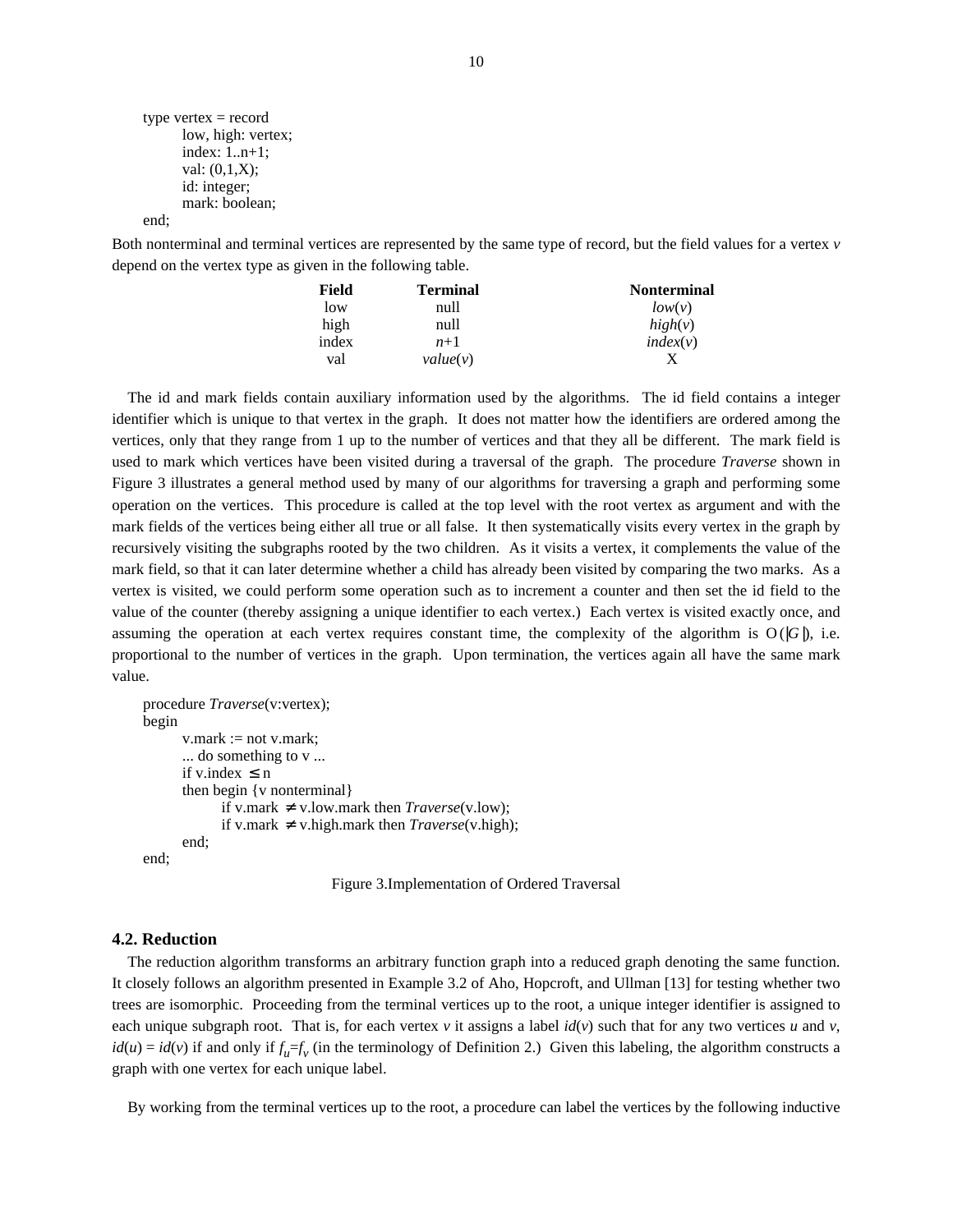method. First, two terminal vertices should have the same label if and only if they have the same value attributes. Now assume all terminal vertices and all nonterminal vertices with index greater than *i* have been labeled. As we proceed with the labeling of vertices with index *i*, a vertex  $\nu$  should have  $id(\nu)$  equal to that of some vertex that has already been labeled if and only if one of two conditions is satisfied. First, if  $id(low(v)) = id(high(v))$ , then vertex *v* is redundant, and we should set  $id(v) = id(low(v))$ . Second, if there is some labeled vertex *u* with  $index(u) = i$  having  $id(low(v)) = id(low(u))$ , and  $id(high(v)) = id(high(u))$ , then the reduced subgraphs rooted by these two vertices will be isomorphic, and we should set  $id(v) = id(u)$ .

A sketch of the code is shown in Figure 4. First, the vertices are collected into lists according to their indices. This can be done by a procedure similar to *Traverse*, where as a vertex is visited, it is added to the appropriate list. Then we process these lists working from the one containing the terminal vertices up to the one containing the root. For each vertex on a list we create a key of the form (*value*) for a terminal vertex or of the form (*lowid*, *highid*) for a nonterminal vertex, where  $lowid = id(low(v))$  and  $highid = id(high(v))$ . If a vertex has  $lowid = highid$ , then we can immediately set  $id(v) = lowid$ . The remaining vertices are sorted according to their keys. Aho, Hopcroft, and Ullman describe a linear-time lexicographic sorting method for this based on bucket sorting. We then work through this sorted list, assigning a given label to all vertices having the same key. We also select one vertex record for each unique label and store a pointer to this vertex in an array indexed by the label. These selected vertices will form the final reduced graph. Hence, we can obtain the reduced version of a subgraph with root  $\nu$  by accessing the array element with index *id*(*v*) We use this method to modify a vertex record so that its two children are vertices in the reduced graph and to return the root of the final reduced graph when the procedure is exited. Note that the labels assigned to the vertices by this routine can serve as unique identifiers for later routines. Assuming a linear-time sorting routine, the processing at each level requires time proportional to the number of vertices at that level. Each level is processed once, and hence the overall complexity of the algorithm is linear in the number of vertices.

```
function Reduce(v: vertex): vertex;
      var subgraph: array[1..]G[] of vertex;
      var vlist: array[1..n+1] of list;
begin
      Put each vertex u on list vlist[u.index]
      nextid := 0:
      for i := n+1 downto 1 do
      begin
             Q := empty set;
             for each u in vlist[i] do
                   if u.index = n+1then add \langle key, u \rangle to O where key = (u.value) {terminal vertex}
                         else if u.low.id = u.high.id
                                then u.id := u.low.id {redundant vertex}
                                else add \langle key, u \rangle to Q where key = (u.low.id, u.high.id);
             Sort elements of Q by keys;
             oldkey := (-1;-1); {unmatchable key}
             for each <key,u> in Q removed in order do
                   if key = oldkey
                          then u.id:= nextid; {matches existing vertex}
                          else begin {unique vertex}
                                nextid := nextid + 1; u.id := nextid; subgraph[nextid] := u;u.low := subgraph[u.low.id]; u.high := subgraph[u.high.id];
                                oldkey := key;end;
      end;
```
return(subgraph[v.id]);

```
end;
```
Figure 4.Implementation of *Reduce*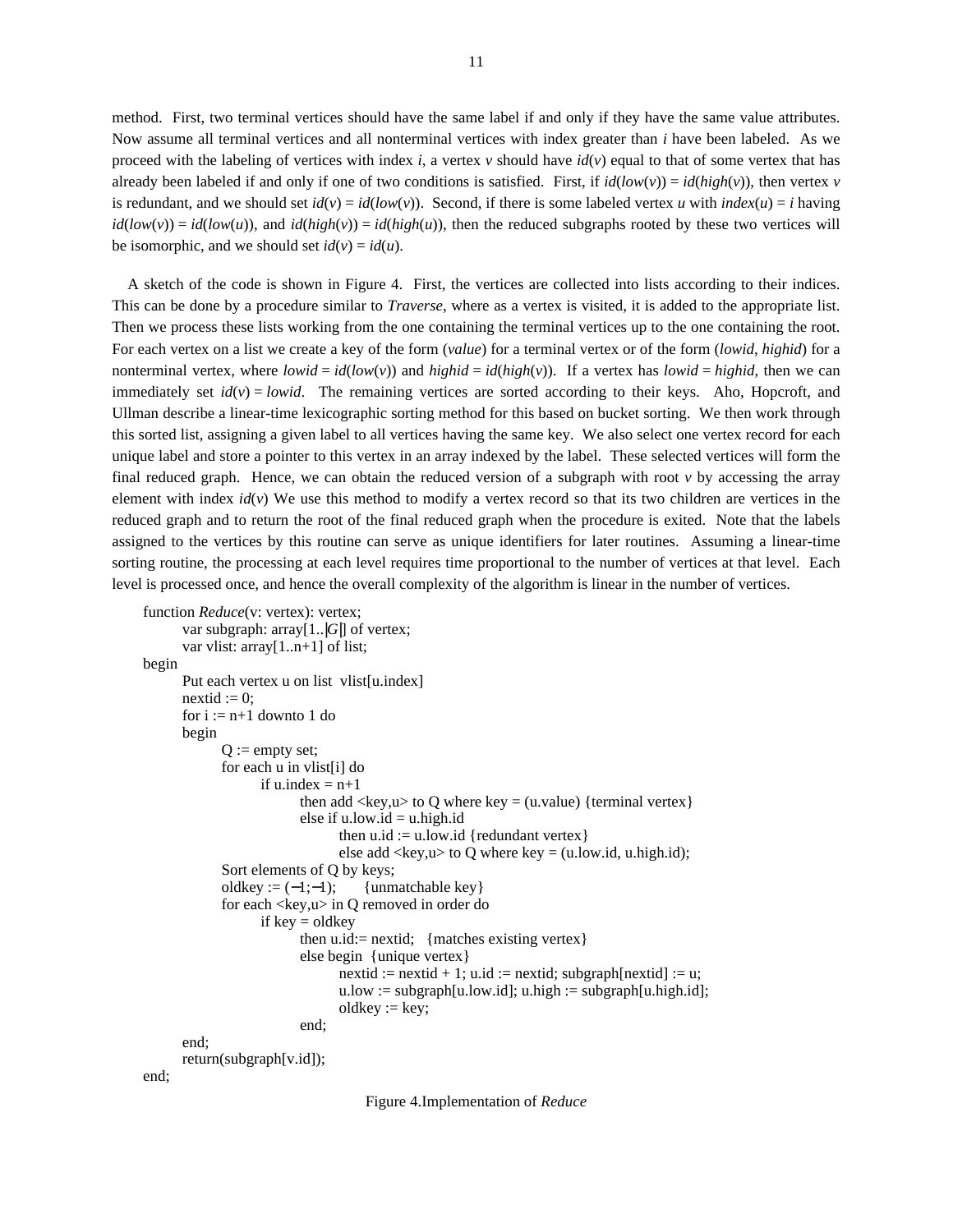

Figure 5.Reduction Algorithm Example

Figure 5 shows an example of how the reduction algorithm works. Next to each vertex we show the key and the label generated during the labeling process. Observe that both vertices with index 3 have the same key, and hence the right hand vertex with index 2 is redundant.

# **4.3. Apply**

The procedure *Apply* provides the basic method for creating the representation of a function according to the operators in a Boolean expression or logic gate network. It takes graphs representing functions  $f_1$  and  $f_2$ , a binary operator <op> (i.e. any Boolean function of 2 arguments) and produces a reduced graph representing the function  $f_1$  <*op*> $f_2$  defined as

$$
[f_1 < op > f_2](x_1, \ldots, x_n) = f_1(x_1, \ldots, x_n) < op > f_2(x_1, \ldots, x_n).
$$

This procedure can also be used to complement a function (compute  $f \oplus 1$ )<sup>5</sup> to test for implication (compare  $f_1 \cdot \neg f_2$ to **0**), and a variety of other operations. With our representation, we can implement all of the operators with a single algorithm. In contrast, many Boolean function manipulation programs [6] require different algorithms for complementing, intersecting ( $\langle op \rangle = \cdot$ ), and unioning ( $\langle op \rangle = +$ ) functions, and then implement other operators by combining these operations.

The algorithm proceeds from the roots of the two argument graphs downward, creating vertices in the result graph at the branching points of the two arguments graphs. First, let us explain the basic idea of the algorithm. Then we will describe two refinements to improve the efficiency. The control structure of the algorithm is based on the following recursion, derived from the Shannon expansion (equation 1)

$$
f_1 <\!\! op \!\!>_f_2 \; = \; \overline{x}_i \cdot (f_1|_{x_i=0} <\!\! op \!\!>_f_2|_{x_i=0}) \; + \; x_i \cdot (f_1|_{x_i=1} <\!\! op \!\!>_f_2|_{x_i=1})
$$

To apply the operator to functions represented by graphs with roots *v*<sub>1</sub> and *v*<sub>2</sub>, we must consider several cases. First, suppose both  $v_1$  and  $v_2$  are terminal vertices. Then the result graph consists of a terminal vertex having value  $value(v_1) \le op > value(v_2)$ . Otherwise, suppose at least one of the two is a nonterminal vertex. If  $index(v_1) = index(v_2) = i$ , we create a vertex *u* having index *i*, and apply the algorithm recursively on  $low(v_1)$  and *low*( $v_2$ ) to generate the subgraph whose root becomes *low*(*u*), and on *high*( $v_1$ ) and *high*( $v_2$ ) to generate the subgraph whose root becomes *high*(*u*). Suppose, on the other hand, that *index*(*v*<sub>1</sub>) = *i*, but either *v*<sub>2</sub> is a terminal vertex or *index*(*v*<sub>2</sub>) > *i*, Then the function represented by the graph with root *v*<sub>2</sub> is independent of *x*<sub>*i*</sub>, i.e.

$$
f_2|_{x_i=0} = f_2|_{x_i=1} = f_2.
$$

<sup>5</sup>Alternatively, a function can be complemented by simply complementing the values of the terminal vertices.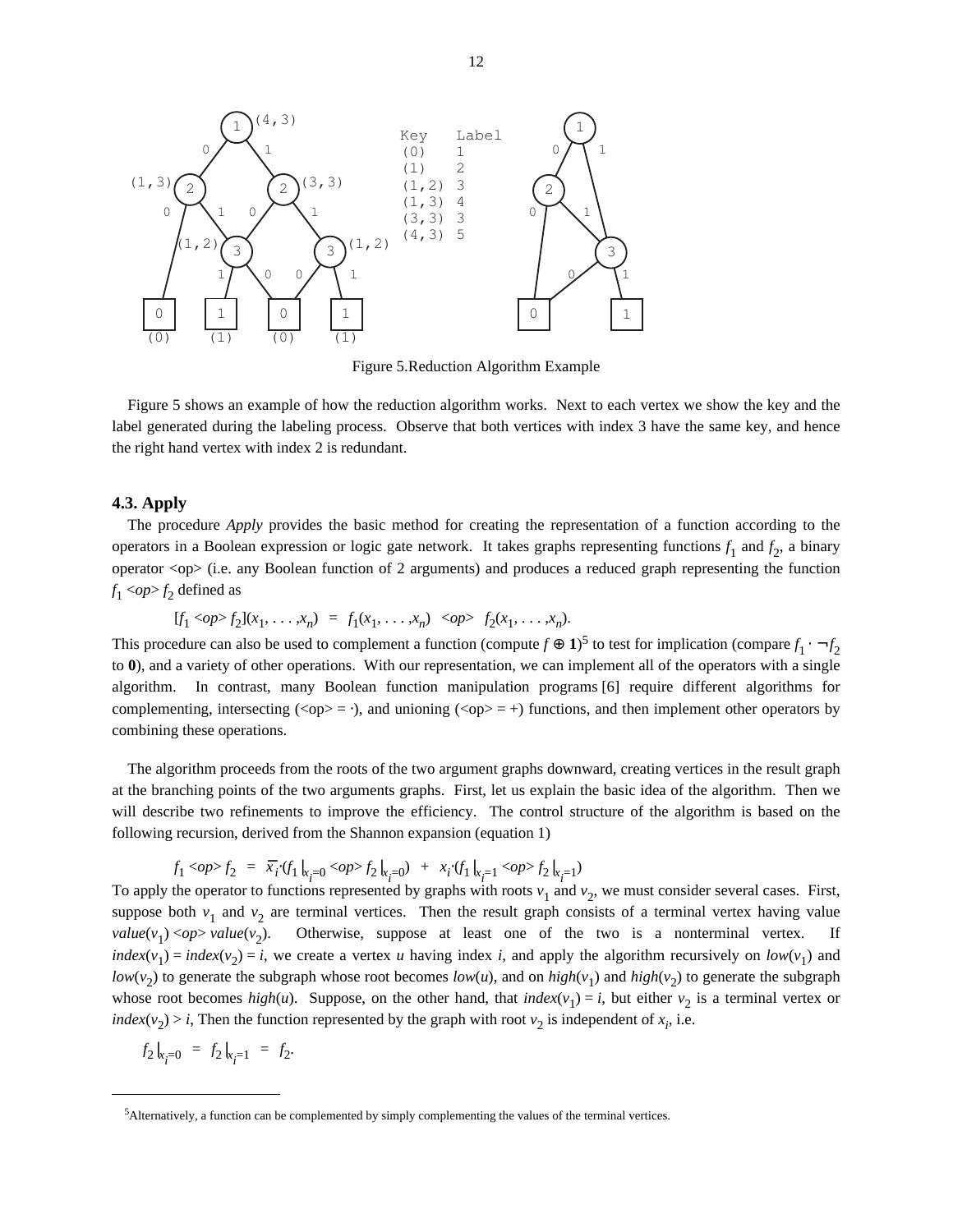Hence we create a vertex *u* having index *i*, but recursively apply the algorithm on  $low(v_1)$  and  $v_2$  to generate the subgraph whose root becomes  $low(u)$ , and on  $high(v_1)$  and  $v_2$  to generate the subgraph whose root becomes  $high(u)$ . A similar situation holds when the roles of the two vertices in the previous case are reversed. In general the graph produced by this process will not be reduced, and we apply the reduction algorithm to it before returning.

If we were to implement the technique described in the previous paragraph directly we would obtain an algorithm of exponential (in *n*) time complexity, because every call for which one of the arguments is a nonterminal vertex generates two recursive calls. This complexity can be reduced by two refinements.

First, the algorithm need not evaluate a given pair of subgraphs more than once. Instead, we can maintain a table containing entries of the form  $(v_1, v_2, u)$  indicating that the result of applying the algorithm to subgraphs with roots  $v_1$ and  $v_2$  was a subgraph with root  $u$ . Then before applying the algorithm to a pair of vertices, we first check whether the table contains an entry for these two vertices. If so, we can immediately return the result. Otherwise, we proceed as described in the previous paragraph and add a new entry to the table. This refinement alone drops the time complexity to  $O(|G_1| |G_2|)$ , as we will show later. This refinement shows how we can exploit the sharing of subgraphs in the data structures to gain efficiency in the algorithms. If the two argument graphs each contain many shared subgraphs, we obtain a high "hit rate" for our table. In practice we have found hit rates to range between 40% and 50%. Note that with a 50% hit rate, we obtain a speed improvement far better than the factor of 2 one might first expect. Finding an entry  $(v_1, v_2, u)$  in the table counts as only one "hit", but avoids the potentially numerous recursive calls required to construct the subgraph rooted by *u*.

Second, suppose the algorithm is applied to two vertices where one, say  $v_1$ , is a terminal vertex, and for this particular operator,  $value(v_1)$  is a "controlling" value, i.e. either  $value(v_1) < op>a = 1$  for all *a*, or *value*( $v_1$ ) <*op*> *a* = 0 for all *a*. For example, 1 is a controlling value for either argument of OR, while 0 is a controlling value for either argument of AND. In this case, there is no need to evaluate further. We simply create a terminal vertex having the appropriate value. While this refinement does not improve the worst case complexity of the algorithm, it certainly helps in many cases. In practice we have found this case occurs around 10% of the time.

A sketch of the code is shown in Figure 6. For simplicity and to optimize the worst case performance, the table is implemented as a two dimensional array indexed by the unique identifiers of the two vertices. In practice, this table will be very sparse, and hence it is more efficient to use a hash table. To detect whether one of the two vertices contains a controlling value for the operator, we evaluate the expression v1.value  $\langle op \rangle \vee$  v2.value using a threevalued algebra where X (the value at any nonterminal vertex) represents "don't care". That is, if  $b \leq b \leq b \leq b \leq b$  = *a*, then  $b \leq b \leq x$  = *a*, otherwise  $b \leq b \leq x$ . This evaluation technique is used in many logic simulators. [14] Before the final graph is returned, we apply the procedure *Reduce* to transform it into a reduced graph and to assign unique identifiers to the vertices.

To analyze the time complexity of this algorithm when called on graphs with  $|G_1|$  and  $|G_2|$  vertices, respectively, observe that the procedure *Apply-step* only generates recursive calls the first time it is invoked on a given pair of vertices, hence the total number of recursive calls to this procedure cannot exceed 2⋅|*G*<sub>1</sub>|⋅|*G*<sub>2</sub>|. Within a single call, all operations (including looking for an entry in the table) require constant time. Furthermore the initialization of the table requires at time proportional to its size, i.e.  $O(|G_1| |G_2|)$ . Hence, the total complexity of the algorithm is  $O(|G_1|\cdot |G_2|)$ .<sup>6</sup> In the worst case, the algorithm may actually require this much time, because the reduced graph for the function  $f_1 < \text{op}> f_2$  can contain O( $|G_1|$ · $|G_2|$ ) vertices. For example, choose any positive integers *m* and *n* and define the functions  $f_1$  and  $f_2$  as:

<sup>6</sup>**Update:** See the footnote for Table 1 discussing the inaccuracy of this complexity measure.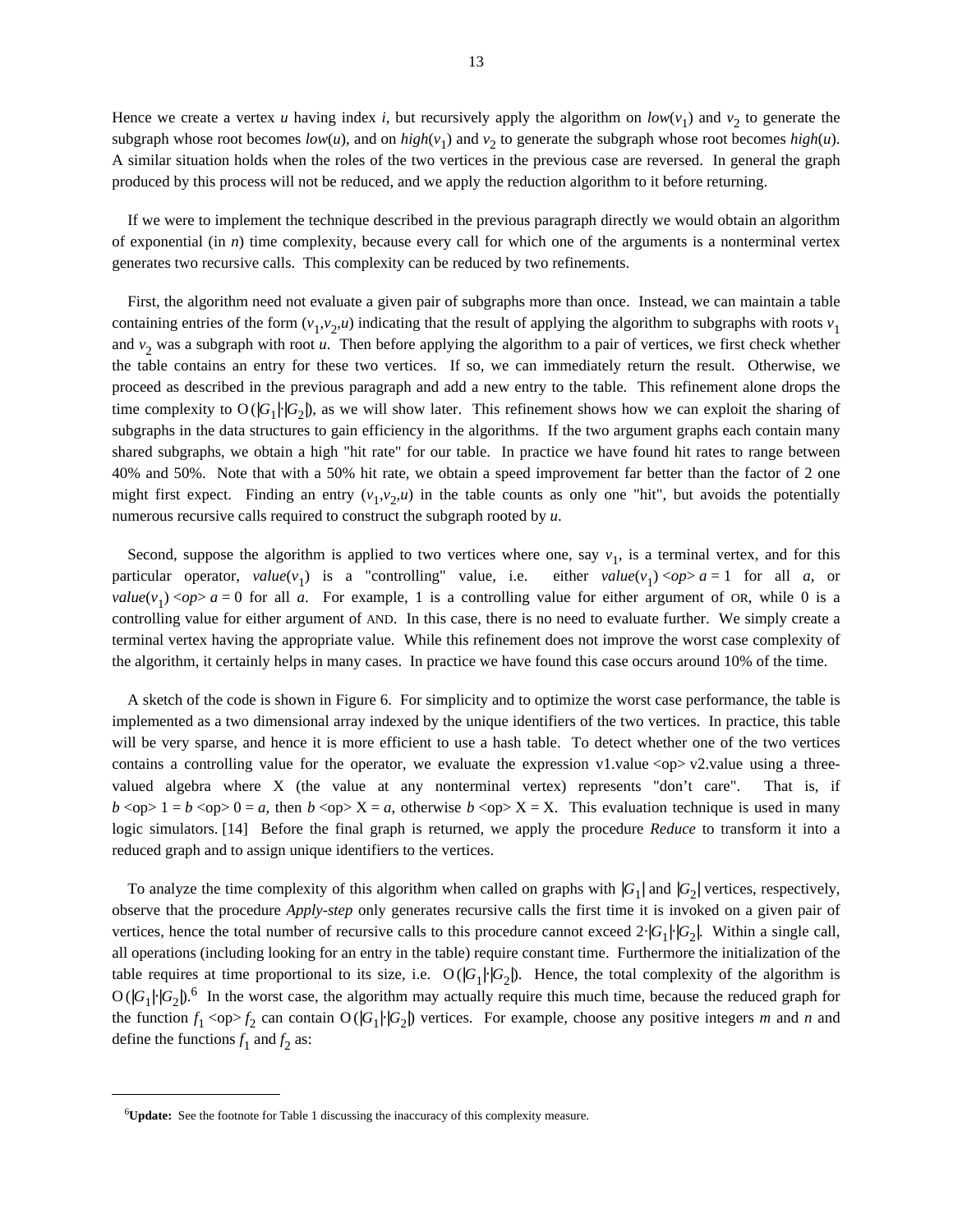$f_1(x_1, ..., x_{2n+2m}) = x_1 \cdot x_{n+m+1} + \cdots + x_n \cdot x_{2n+m}$ <br>  $f_2(x_1, ..., x_{2n+2m}) = x_{n+1} \cdot x_{2n+m+1} + \cdots + x_{n+m} \cdot x_{2n+2m}$ 

These functions are represented by graphs containing  $2^{n+1}$  and  $2^{m+1}$  vertices, respectively, as we saw in Section 3. If we compute  $f = f_1 + f_2$ , the resulting function is

$$
f(x_1, \ldots, x_{2n+2m}) = x_1 \cdot x_{n+m+1} + \cdots + x_{n+m} \cdot x_{2n+2m}
$$

which is represented by a graph with  $2^{n+m+1} = 0.5 \cdot |G_1| \cdot |G_2|$  vertices. Hence the worst case efficiency of the algorithm is limited by the size of the result graph, and we cannot expect any algorithm to achieve a better performance than ours under these conditions. Empirically, we have never observed this worst case occurring except when the result graph is large. We conjecture the algorithm could be refined to have worst case complexity  $O(|G_1|+|G_2|+|G_3|)$ , where  $G_3$  is the resulting reduced graph.<sup>7</sup>

```
function Apply(v1, v2: vertex; <op>: operator): vertex
       var T: \arctan [1..|G_1|, 1..|G_2|] of vertex;
```

```
{Recursive routine to implement Apply}
function Apply-step(v1, v2: vertex): vertex;
begin
      u := T[v1.id, v2.id];
      if u ≠ null then return(u); {have already evaluated}
      u := new vertex record; u.maxk := false;T[v1.id, v2.id] := u; {add vertex to table}
      u.value := v1.value <op> v2.value;
      if u.value \neq X
      then begin {create terminal vertex}
            u.index := n+1; u.low := null; u.high := null;
      end
      else begin {create nonterminal and evaluate further down}
            u.index := Min(v1.index, v2.index);if v1.index = u.index
                   then begin vlow1 := v1.low; vhigh1 := v1.high end
                   else begin vlow1 := v1; vhigh1 := v1 end;
            if v2 index = u.index
                   then begin vlow2 := v2.low; vhigh2 := v2.high end
                  else begin vlow2 := v2; vhigh2 := v2 end;
            u.low := Apply-step(vlow1, vlow2);u.high := Apply-step (vhigh1, vhigh2);
      end;
      return(u);
end;
```

```
begin {Main routine}
      Initialize all elements of T to null;
      u := Apply-step(v1, v2);return(Reduce(u));
end;
```
#### Figure 6.Implementation of *Apply*

Figure 7 shows an example of how this algorithm would proceed in applying the "or" operation to graphs representing the functions  $\neg(x_1 \cdot x_3)$  and  $x_2 \cdot x_3$ . This figure shows the graph created by the algorithm before

<sup>7</sup>**Update:** Yoshinaka, *et al.* (*Information Processing Letters 112*, pp. 636-640, 2012) showed that the Apply algorithm can achieve its worst-case bound even when the result graph is small, disproving this conjecture. In particular, they provide two functions  $f_n$  and  $g_n$ , each of

which have a graph of size 4⋅2<sup>*n*</sup>, and where the Apply algorithm requires at least  $(2^n)^2$  operations, even though the result graph has at most 6⋅2<sup>*n*</sup> vertices for any binary Boolean operation.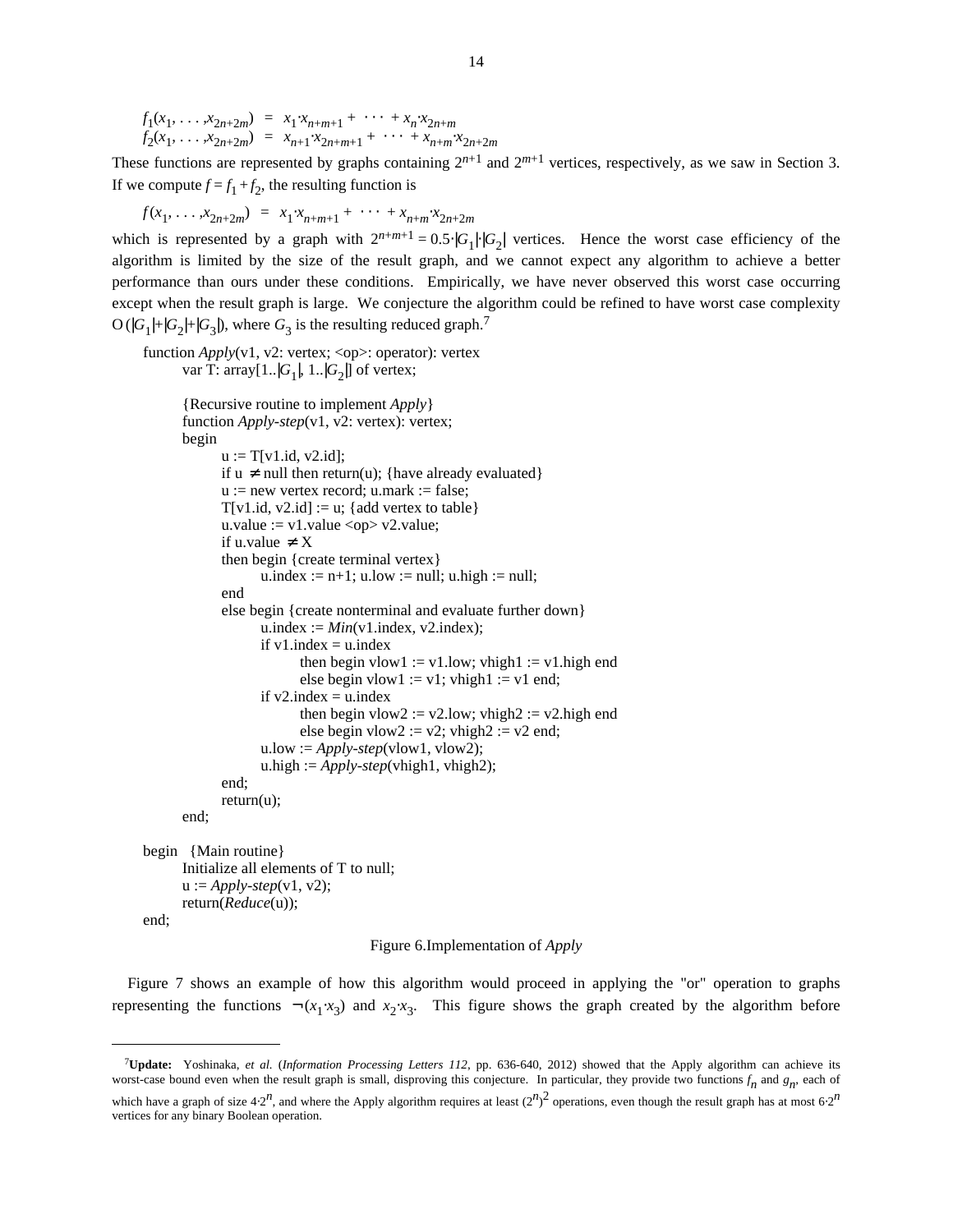

Figure 7.Example of *Apply*

reduction. Next to each vertex in the resulting graph, we indicate the two vertices on which the procedure *Apply-step* was invoked in creating this vertex. Each of our two refinements is applied once: when the procedure is invoked on vertices a3 and b1 (because 1 is a controlling value for this operator), and on the second invocation on vertices a3 and b3. For larger graphs, we would expect these refinements to be applied more often. After the reduction algorithm has been applied, we see that the resulting graph indeed represents the function  $\neg(x_1 \cdot \overline{x}_2 \cdot x_3)$ .

#### **4.4. Restriction**

The restriction algorithm transforms the graph representing a function *f* into one representing the function  $f|_{x_i=b}$ for specified values of *i* and *b*. This algorithm proceeds by traversing the graph in the manner shown in the procedure *Traverse* looking for every pointer (either to the root of the graph or from some vertex to its child) to a vertex *v* such that *index*(*v*) = *i*. When such a pointer is encountered, it is changed to point either to *low*(*v*) (for *b* =0) or to  $high(v)$  (for  $b = 1$ .) Finally, the procedure *Reduce* is called to reduce the graph and to assign unique identifiers to the vertices. The amount computation required for each vertex is constant, and hence the complexity of this algorithm is  $O(|G|)$ . Note that this algorithm could simultaneously restrict several of the function arguments without changing the complexity.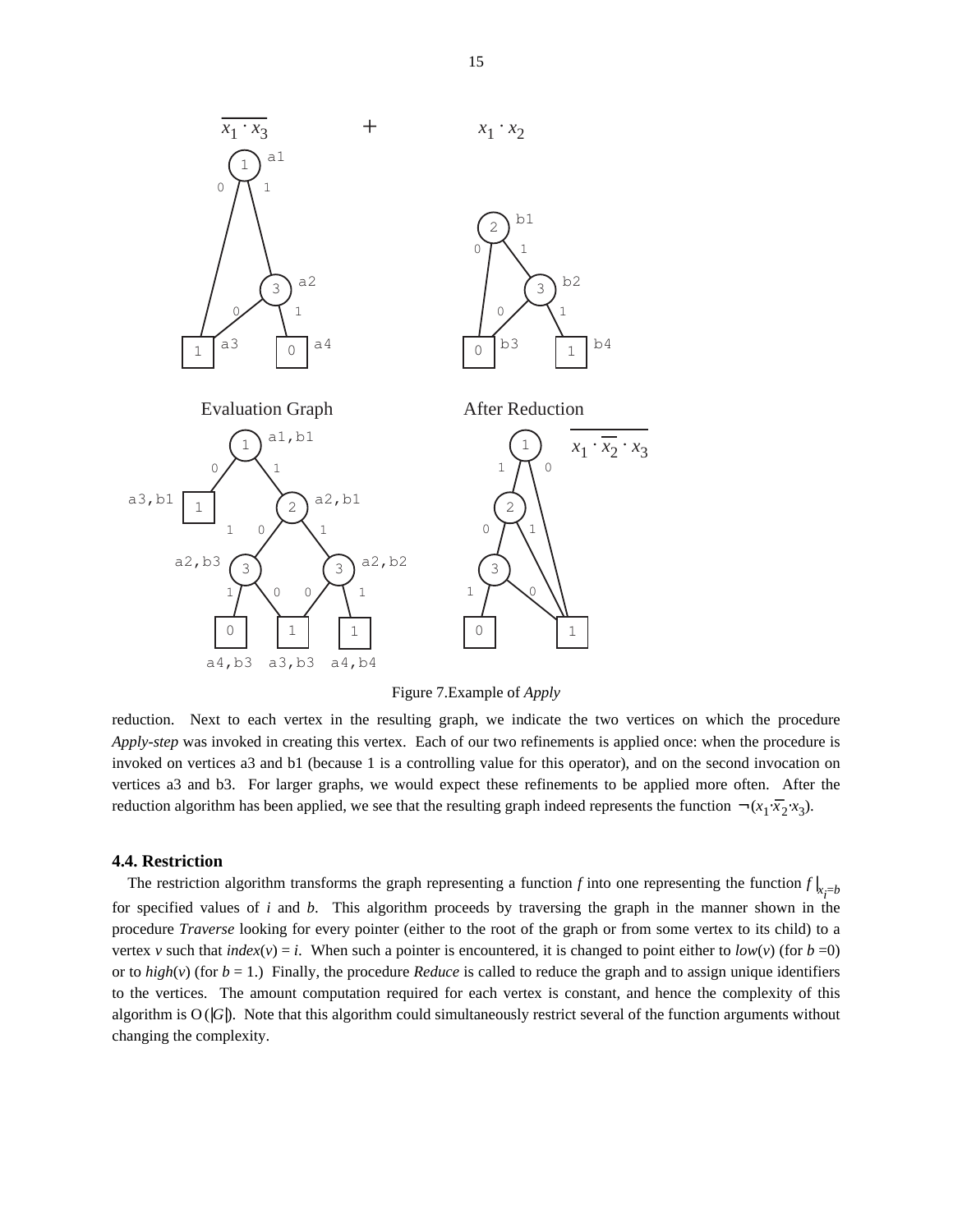#### **4.5. Composition**

The composition algorithm constructs the graph for the function obtained by composing two functions. This algorithm allows us to more quickly derive the functions for a logic network or expression containing repeated structures, a common occurrence in structured designs. Composition can be expressed in terms of restriction and Boolean operations, according to the following expansion, derived directly from the Shannon expansion (equation 1):

$$
f_1|_{x_{\vec{i}}=f_2} = f_2 \cdot f_1|_{x_{\vec{i}}=1} + (-f_2) \cdot f_1|_{x_{\vec{i}}=0}
$$

(2)

Thus, our algorithms for restriction and application are sufficient to implement composition. However, if the two functions are represented by graphs  $G_1$  and  $G_2$ , respectively, we would obtain a worst case complexity of  $O(|G_1|^2 \cdot |G_2|^2)$ . We can improve this complexity to  $O(|G_1|^2 \cdot |G_2|)$  by observing that equation 2 can be expressed in | | | terms of a ternary Boolean operation *ITE* (short for if-then-else)

$$
ITE(a, b, c) = a \cdot b + (-a) \cdot c
$$

This operation can be applied to the three functions  $f_2$ ,  $f_1|_{x_i=1}$ , and  $f_1|_{x_i=0}$  by an extension of the *Apply* procedure to | | ternary operations. The procedure *Compose* shown in Figure 8 utilizes this technique to compose two functions. In this code the recursive routine *Compose-step* both applies the operation *ITE* and computes the restrictions of  $f_1$  as it traverses the graphs.

It is unclear whether the efficiency of this algorithm truly has a quadratic dependence on the size of its first argument, or whether this indicates a weakness in our performance analysis. We have found no cases for which composition requires time greater than O ( $|G_1|\cdot |G_2|$ ).<sup>8</sup>

In many instances, two functions can be composed in a simpler and more efficient way by a more syntactic technique.<sup>9</sup> That is suppose functions  $f_1$  and  $f_2$  are represented by graphs  $G_1$  and  $G_2$ , respectively. We can compose the functions by replacing each vertex  $v$  in graph  $G_1$  having index *i* by a copy of  $G_2$ , replacing each branch to a terminal vertex in  $G_2$  by a branch to  $low(v)$  or  $high(v)$  depending on the value of the terminal vertex. We can do this however, only if the resulting graph would not violate our index ordering restriction. That is, there can be no indices  $j \in I_{f_1}$ ,  $k \in I_{f_2}$ , such that  $i < j \le k$  or  $i > j \ge k$ . Assuming both  $G_1$  and  $G_2$  are reduced, the graph resulting from these replacements is also reduced, and we can even avoid applying the reduction algorithm. While this technique applies only under restricted conditions, we have found it a worthwhile optimization.

#### **4.6. Satisfy**

There are many questions one could ask about the satisfying set  $S_f$  for a function, including the number of elements, a listing of the elements, or perhaps just a single element. As can be seen from Table 1, these operations are performed by algorithms of widely varying complexity. A single element can be found in time proportional to *n*, the number of function arguments, assuming the graph is reduced. Considering that the value of an element in  $S_f$  is specified by a bit sequence of length *n*, this algorithm is optimal. We can list all elements of  $S_f$  in time proportional to *n* times the number of elements, which again is optimal. However, this is generally not a wise thing to do---many functions that are represented by small graphs have very large satisfying sets. For example, the function **1** is represented by a graph with one vertex, yet all 2*<sup>n</sup>* possible combinations of argument values are in its satisfying set.

<sup>8</sup>**Update:** Jain *et al.* (J. Jain, *et al.*, "Analysis of Composition Complexity and How to Obtain Smaller Canonical Graphs", *37th Design Automation Conference*, 2000, pp. 681-686.) have shown an example for which the resulting graph is of size O ( $|G_1|^2$ · $|G_2|$ ). In the worst case, the algorithm *does* have a quadratic dependence on the size of its first argument.

<sup>9</sup>**Update:** Elena Dubrova (private correspondence, Feb., 2000) pointed out that this approach can yield a non-reduced graph.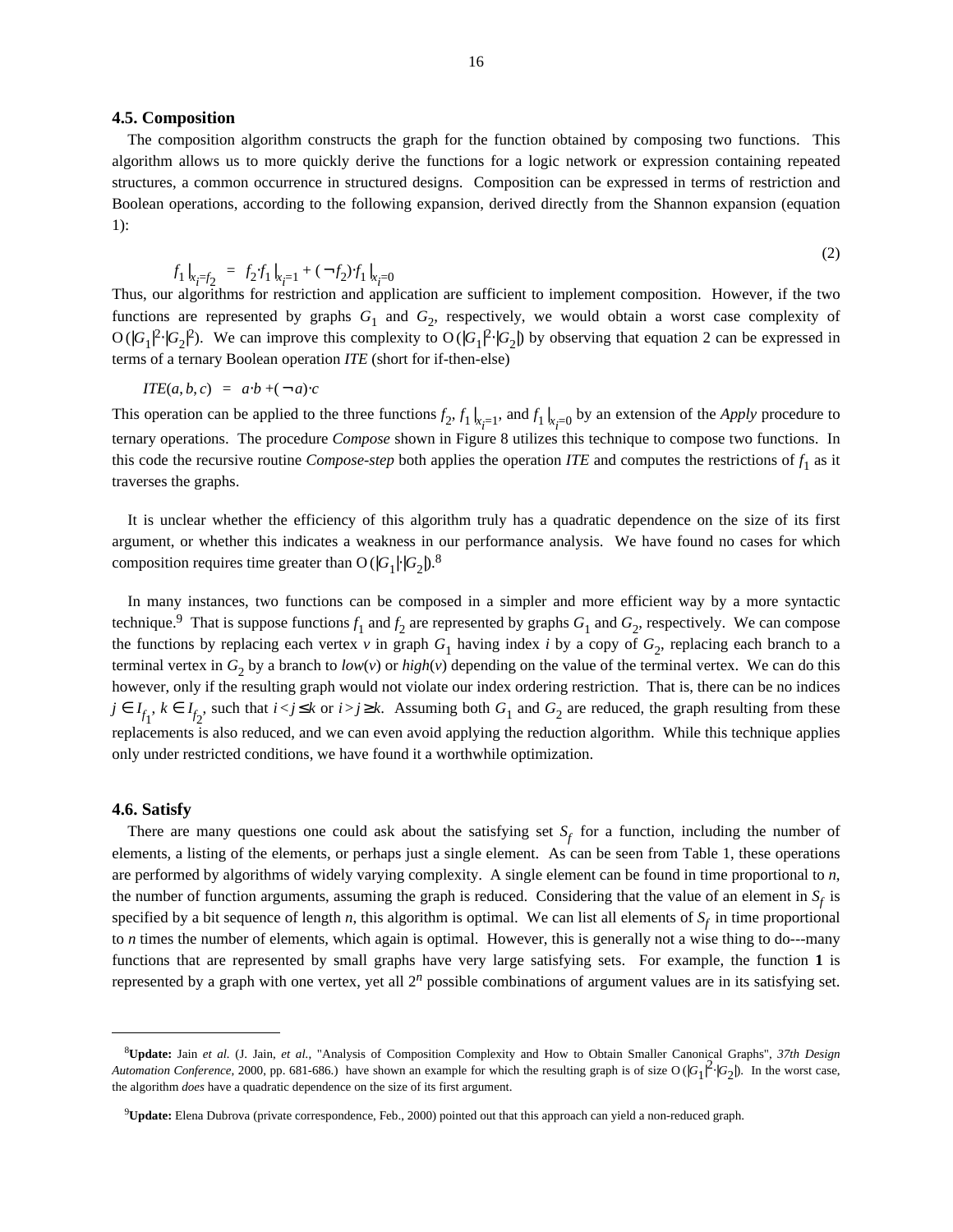```
function Compose(v1, v2: vertex; i:integer): vertex
       var T: array[1..|G_1|, 1..|G_1|, 1..|G_2|] of vertex;
      {Recursive routine to implement Compose}
      function Compose-step(vlow1, vhigh1, v2: vertex): vertex;
      begin
             {Perform restrictions}
             if vlow1.index = i then vlow1 := vlow1.low;
             if vhigh1.index = i then vhigh1 := vhigh1.high;
             {Apply operation ITE}
             u := T[vlow1.id, vhigh1.id, v2.id];if u ≠ null then return(u); {have already evaluated}
             u := new vertex record; u.mark := false;
             T[vlow1.id, whigh1.id, v2.id] := u; \{add vertex to table\}u.value := (- \text{ v2}.\text{value} \cdot \text{vlow1}.\text{value}) + (\text{v2}.\text{value} \cdot \text{vhigh1}.\text{value});
             if u.value \neq X
             then begin {create terminal vertex}
                    u.index := n+1; u.low := null; u.high := null;
             end
             else begin {create nonterminal and evaluate further down}
                    u.index := Min(\text{vlow1}.index, \text{vhigh1}.index, \text{v2}.index);if vlow1.index = u.indexthen begin vll1 := vlow1.low; vlh1 := vlow1.high end
                          else begin vll1 := vlow1; vlh1 := vlow1 end;
                    if vhigh1.index = u.index
                          then begin vhl1 := vhigh1.low; vhh1 := vhigh1.high end
                          else begin vhl1 := vhigh1; vhh1 := vhigh1 end;
                    if v2 index = u.index
                          then begin vlow2 := v2.low; vhigh2 := v2.high end
                          else begin vlow2 := v2; vhigh2 := v2 end;
                    u.low := Compose-step(vll1, vhl1, vlow2);
                    u.high := Compose-step(vlh1, vhh1, vhigh2);
             end;
             return(u);
      end;
begin {Main routine}
      Initialize all elements of T to null;
      u := Compose-step(v1, v1, v2);return(Reduce(u));
end;
```
### Figure 8.Implementation of *Compose*

Hence, care must be exercised in invoking this algorithm. If we wish to find an element of the satisfying set obeying some property, it can be very inefficient to enumerate all elements of the satisfying set and then pick out an element with the desired characteristics. Instead, we should specify this property in terms of a Boolean function, compute the Boolean product of this function and the original function, and then use the procedure *Satisfy-one* to select an element. Finally, we can compute the size of the satisfying set by an algorithm of time proportional to the size of the graph (assuming integer operations of sufficient precision can be performed in constant time.) In general, it is much faster to apply this algorithm than to enumerate all elements of the satisfying set and count them.

The procedure *Satisfy-one* shown in Figure 9 is called with the root of the graph and an array x initialized to some arbitrary pattern of 0's and 1's. It returns the value false if the function is unsatisfiable  $(S_f = \emptyset)$ , and the value true if it is. In the latter case, the entries in the array are set to a set of values denoting some element in the satisfying set. This procedure utilizes a classic depth-first search with backtracking scheme to find a terminal vertex in the graph having value 1. This procedure will work on any function graph. However, when called on an unreduced function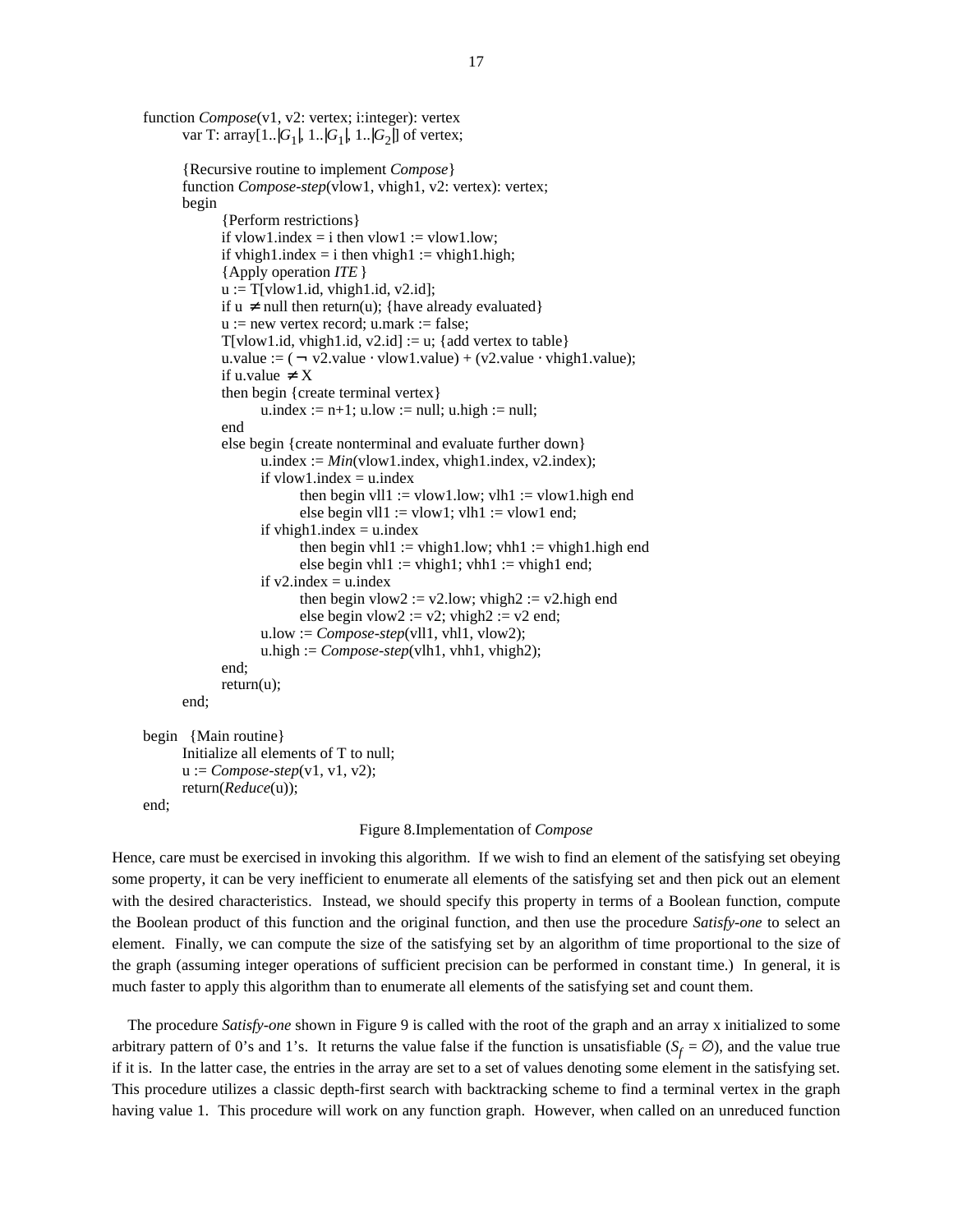graph, this could require time exponential in *n* (consider a complete binary tree where only the final terminal vertex in the search has value 1). For a reduced graph, however, we can assume the following property:

**Lemma 3:** Every nonterminal vertex in a reduced function graph has a terminal vertex with value 1 as a descendant.

The procedure will only backtrack at some vertex when the first child it tries is a terminal vertex with value 0, and in this case it is guaranteed to succeed for the second child. Thus, the complexity of the algorithm is  $O(n)$ .

```
function Satisfy-one(v: vertex; var x: array[1..n] of integer): boolean
begin
      if v.value = 0 then return(false); {failure}
      if v.value = 1 then return(true); {success}
      x[i] := 0;if Satisfy-one(v.low, x) then return(true);
      x[i] := 1;return(Satisfy-one(v.high, x))
end;
```
Figure 9.Implementation of *Satisfy-one*

To enumerate all elements of the satisfying set, we can perform an exhaustive search of the graph, printing out the element corresponding to the current path every time we reach a terminal vertex with value 1. The procedure *Satisfy-all* shown in Figure 10 implements this method. This procedure has three arguments: the index of the current function argument in the enumeration, the root vertex of the subgraph being searched, and an array describing the state of the search. It is called at the top level with index 1, the root vertex of the graph, and an array with arbitrary initialization. The effect of the procedure when invoked with index *i*, vertex *v*, and with the array having its first *i*−1 elements equal to  $b_1, \ldots, b_{i-1}$  is to enumerate all elements in the set

$$
\{(b_1, \ldots, b_{i-1}, x_i, \ldots, x_n) | f_v(b_1, \ldots, b_{i-1}, x_i, \ldots, x_n) = 1\}.
$$

As with the previous algorithm, this procedure will work for any function graph, but it could require time exponential in *n* for an unreduced graph regardless of the size of the satisfying set (consider a complete binary tree with all terminal vertices having value 0.) For a reduced graph, however, we are guaranteed that the search will only fail when the procedure is called on a terminal vertex with value 0, and in this case the recursive call to the other child will succeed. Hence at least half of the recursive calls to *Satisfy-all* generate at least one new argument value to some element in the satisfying set, and the overall complexity is  $O(n \cdot |S_f|)$ .

Finally, to compute the size of the satisfying set, we assign a value  $\alpha_v$  to each vertex  $v$  in the graph according to the following recursive formula:

- 1. If *v* is a terminal vertex:  $\alpha_v = value(v)$
- 2. If  $v$  is a nonterminal vertex<sup>10</sup>:

 $\alpha_v = \alpha_{low(v)} \cdot 2^{index(low(v)) - index(v)} + \alpha_{high(v)} \cdot 2^{index(high(v)) - index(v)}$ 

3. where a terminal vertex has index *n*+1.

This computation can be performed by a procedure that traverses the graph in the manner of the procedure *Traverse*. The formula is applied only once for each vertex in the graph, and hence the total time complexity is

$$
\alpha_{v} = \alpha_{low(v)} \cdot 2^{index(low(v)) - index(v) - 1} + \alpha_{high(v)} \cdot 2^{index(high(v)) - index(v) - 1}
$$

<sup>10</sup>**Update:** Adnan Darwiche of UCLA (private correspondence, 2001) observed that the formula given in the paper is incorrect. Here is the correct one: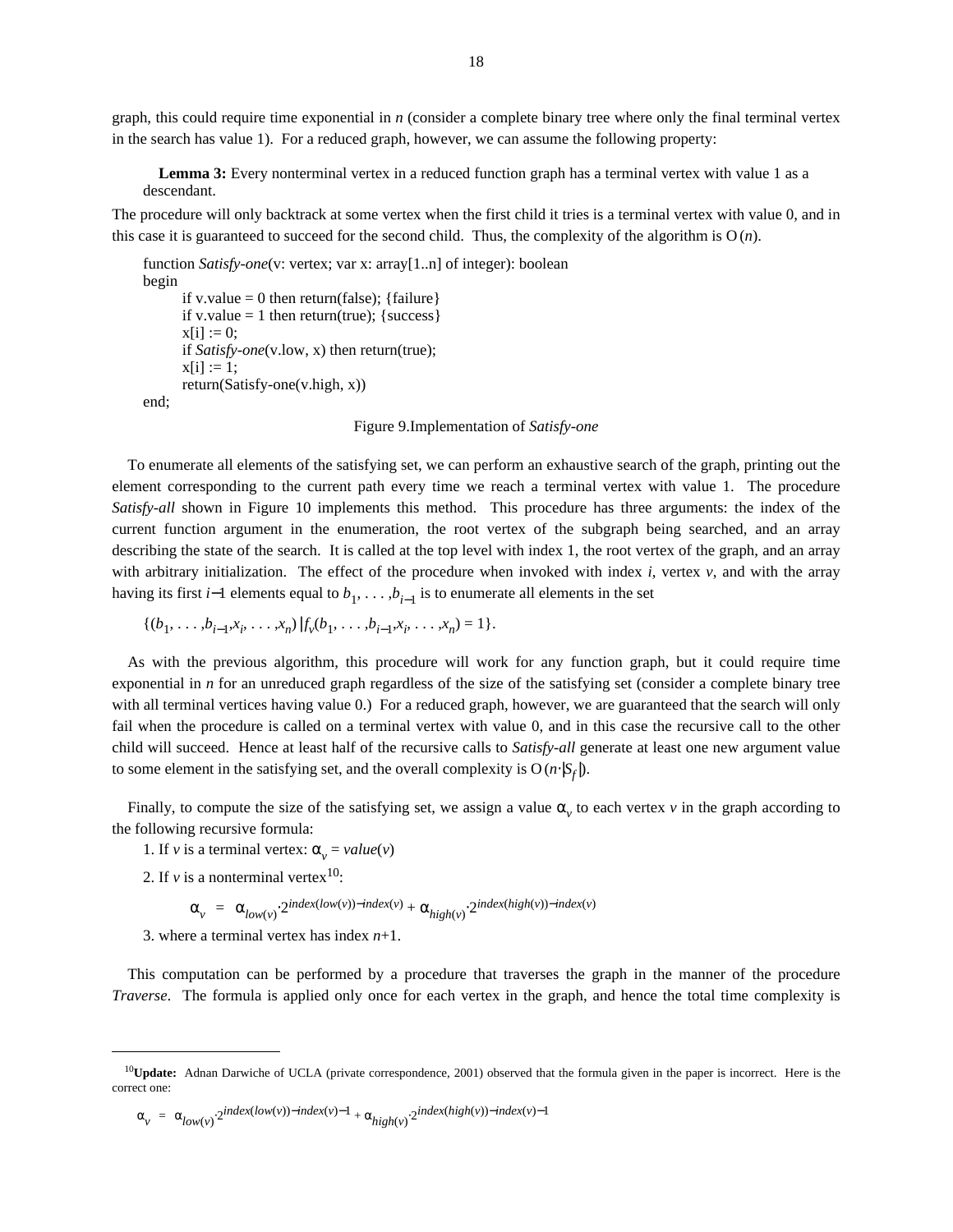```
procedure Satisfy-all(i: integer; v: vertex; x: array[1..n] of integer):
begin
      if v.value = 0 then return; {failure}
      if i = n+1 and v.value = 1
      then begin {success}
             Print element x[1],...,x[n];
             return;
      end;
      if v.index > ithen begin {function independent of x_i}
             x[i] := 0; Satisfy-all(i+1, v, x);
             x[i] := 1; Satisfy-all(i+1, v, x);
      end
       else begin {function depends on x_i}
             x[i] := 0; Satisfy-all(i+1, v.low, x);
             x[i] := 1; Satisfy-all(i+1, v.high, x);end;
end;
```
#### Figure 10.Implementation of *Satisfy-all*

 $O(|G|)$  Once we have computed these values for a graph with root  $\nu$ , we compute the size of the satisfying set as

 $|S_f| = \alpha_v \cdot 2^{index(v)-1}.$ 

# **5. Experimental Results**

As with all other known algorithms for solving NP-hard problems, our algorithms have a worst-case performance that is unacceptable for all but the smallest problems. We hope that our approach will be practical for a reasonable class of applications, but this can only be demonstrated experimentally. We have already shown that the size of the graph representing a function can depend heavily on the ordering of the input variables, and that our algorithms are quite efficient as long as the functions are represented by graphs of reasonable size. Hence, the major questions to be answered by our experimental investigation are: how can an appropriate input ordering be chosen, and given a good ordering how large are the graphs encountered in typical applications.

We have implemented the algorithms described in this paper and have applied them to problems in logic design verification, test pattern generation, and combinatorics. On the whole, our experience has been quite favorable. By analyzing the problem domain, we can generally develop strategies for choosing a good ordering of the inputs. Furthermore, it is not necessary to find *the* optimal ordering. Many orderings will produce acceptable results. Functions rarely require graphs of size exponential in the number of inputs, as long as a reasonable ordering of the inputs has been chosen. In addition, the algorithms are quite fast, remaining practical for graphs with as many as 20,000 vertices.

For this paper, we consider the problem of verifying that the implementation of a logic function (in terms of a combinational logic gate network) satisfies its specification (in terms of Boolean expressions.) As examples we use a family of Arithmetic Logic Unit (ALU) designs constructed from 74181 and 74182 TTL integrated circuits [15]. The '181 implements a 4 bit ALU slice, while the '182 implements a lookahead carry generator. These chips can be combined to create an ALU with any word size that is a multiple of 4 bits. An ALU with an *n* bit word size has 6+2*n* inputs: 5 control inputs labeled  $m, s_0, s_1, s_2, s_3$  to select the ALU function, a carry input labeled *cin*, and 2 data words of *n* bits each, labeled  $a_0, \ldots, a_{n-1}$  and  $b_0, \ldots, b_{n-1}$ . It produces  $n+2$  outputs: *n* function outputs labeled  $f_0, \ldots, f_{n-1}$ , a carry output labeled *cout*, and a comparison output labeled *A*=*B* (the logical AND of the function outputs.)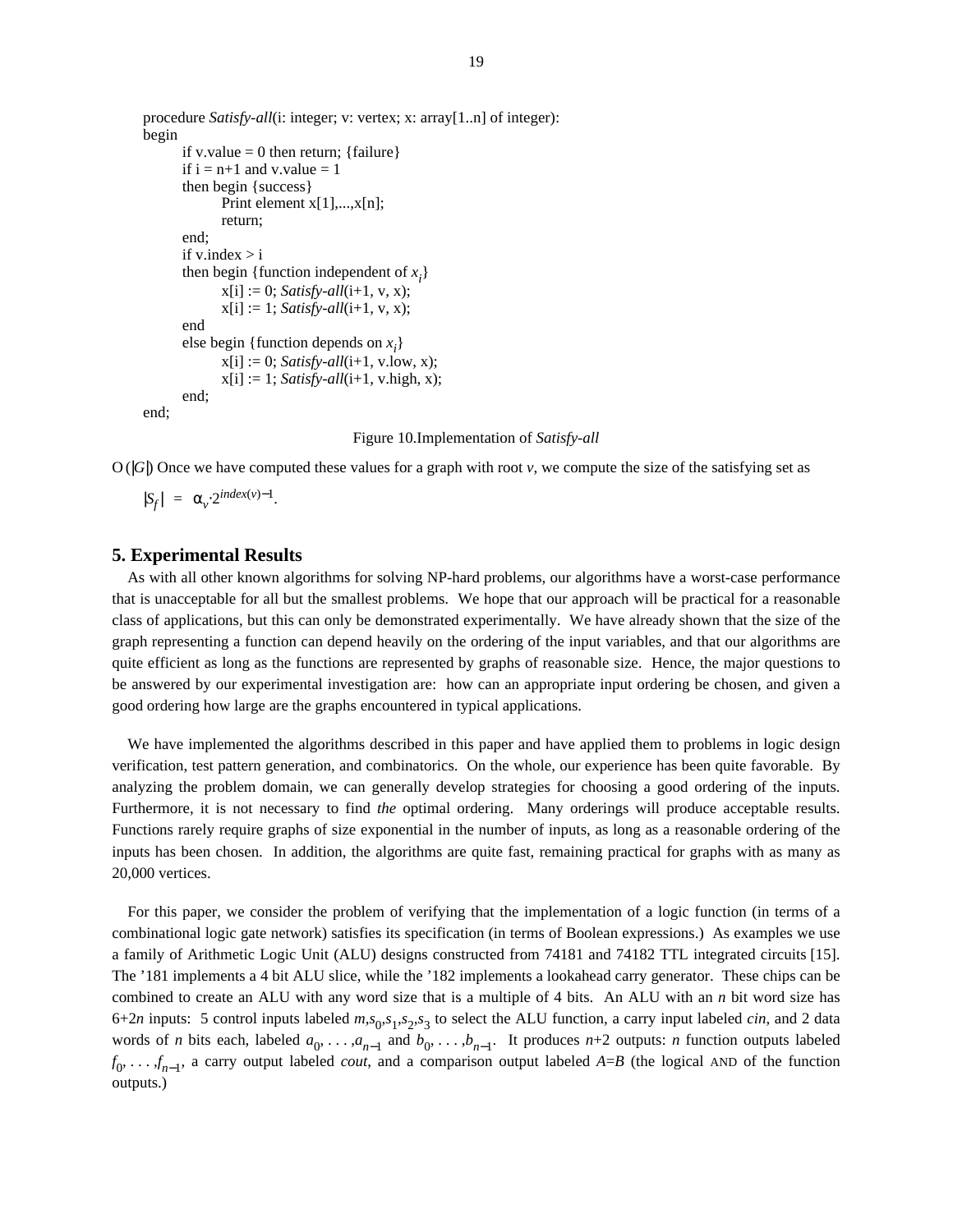| <b>Word Size</b> | Gates | <b>Patterns</b>      | <b>CPU Minutes</b> | $A = B$ Graph |
|------------------|-------|----------------------|--------------------|---------------|
| $\overline{4}$   | 52    | $1.6 \times 10^{4}$  | 1.1                | 197           |
| 8                | 123   | $4.2 \times 10^6$    | 2.3                | 377           |
| 16               | 227   | $2.7 \times 10^{11}$ | 6.3                | 737           |
| 32               | 473   | $1.2 \times 10^{21}$ | 22.8               | 1457          |
| 64               | 927   | $2.2 \times 10^{40}$ | 95.8               | 2897          |

Table 2.ALU Verification Examples

For our experiments, we derived the functions for the two chips from their gate-level descriptions and then composed these functions to form the different ALU's according to the chip-level interconnections in the circuit manual. We then compared these circuit functions to functions derived from Boolean expressions obtained by encoding the behavioral specification in the circuit manual. We succeeded in verifying ALU's with word sizes of 4, 8, 16, 32, and 64 bits. The performance of our program for this task is summarized Table 2. These data were measured with the best ordering we were able to find, which happened to be the first one we tried: first the 5 control inputs, then the carry input, and then an interleaving of the two data words from the least significant to the most. In this table, the number of gates is defined as the number of logic gates in the schematic diagrams for the two chips times the number of each chip used. The number of patterns equals the number of different input combinations. CPU time is expressed in minutes as measured on a Digital Equipment Corporation VAX 11/780 (a 1 MIP machine.) The times given are for complete verification, i.e. to construct the functions from both the circuit and the behavioral descriptions and to establish their equivalence. The final column shows the size of the reduced graph for the *A*=*B* output. In all cases, this was the largest graph generated.

As can be seen, the time required to verify these circuits is quite reasonable, in part because the basic procedures are fast. Amortizing the time used for memory management, for the user interface, and for reducing the graphs, each call to the evaluation routines *Apply-step* and *Compose-step* requires around 3 milliseconds. For example, in verifying the 64 bit ALU, these two procedures were called over  $1.6 \times 10^6$  times. The total verification time grows as the square of the word size. This is as good as can be expected: both the number of gates and the sizes of the graphs being operated on grow linearly with the word size, and the total execution time grows as the product of these two factors. This quadratic growth is far superior to the exponential growth that would be required for exhaustive analysis. For example, suppose that at the time the universe first formed (about 20 billion years ago [16]) we started analyzing the 32 bit ALU exhaustively at a rate of one pattern every microsecond. By now we would be about half way through! For the 64 bit ALU, the advantage over exhaustive analysis is even greater.

These ALU circuits provide an interesting test case for evaluating different input orderings, because the successive bits of the function output word are functions of increasingly more variables. Figure 11 shows how the sizes of these graphs depend on the ordering of circuit inputs. The best case was obtained for the ordering:  $m, s_0, s_1, s_2, s_3, c \in (a_0, b_0, \ldots, a_{n-1}b_{n-1})$ . This ordering is also what one would choose for a bit-serial implementation of the ALU: first read in the bits describing the function to be computed, and then read in the successive bits of the two data words starting with the least significant bits. Hence, our bit-serial computer analogy presented in Section 3 guides us to the best solution. The next best case tested occurred with the ordering:  $m, s_0, s_1, s_2, s_3, c$ *in*, $a_{n-1}, b_{n-1}, \ldots, a_0 b_0$ , i.e. the same as before but with the data ordered with the most significant bit first. This ordering represents an alternative but often successful strategy: order the bits in decreasing order of importance. The *i*th bit of the output word depends more strongly on the *i*th bits of the input words than any lower order bits. As can be seen, this strategy also works quite well. The next case shown is for an ordering with the control inputs last:  $\text{cin}, a_0, b_0, \ldots, a_{n-1}b_{n-1}, m, s_0, s_1, s_2, s_3$ . This ordering could be expected to produce a rather poor result, since the outputs depend strongly on the control inputs. However, the complexity of the graphs still grows linearly, due to the fact that the number of control inputs is a constant. To explain this linear growth in terms of the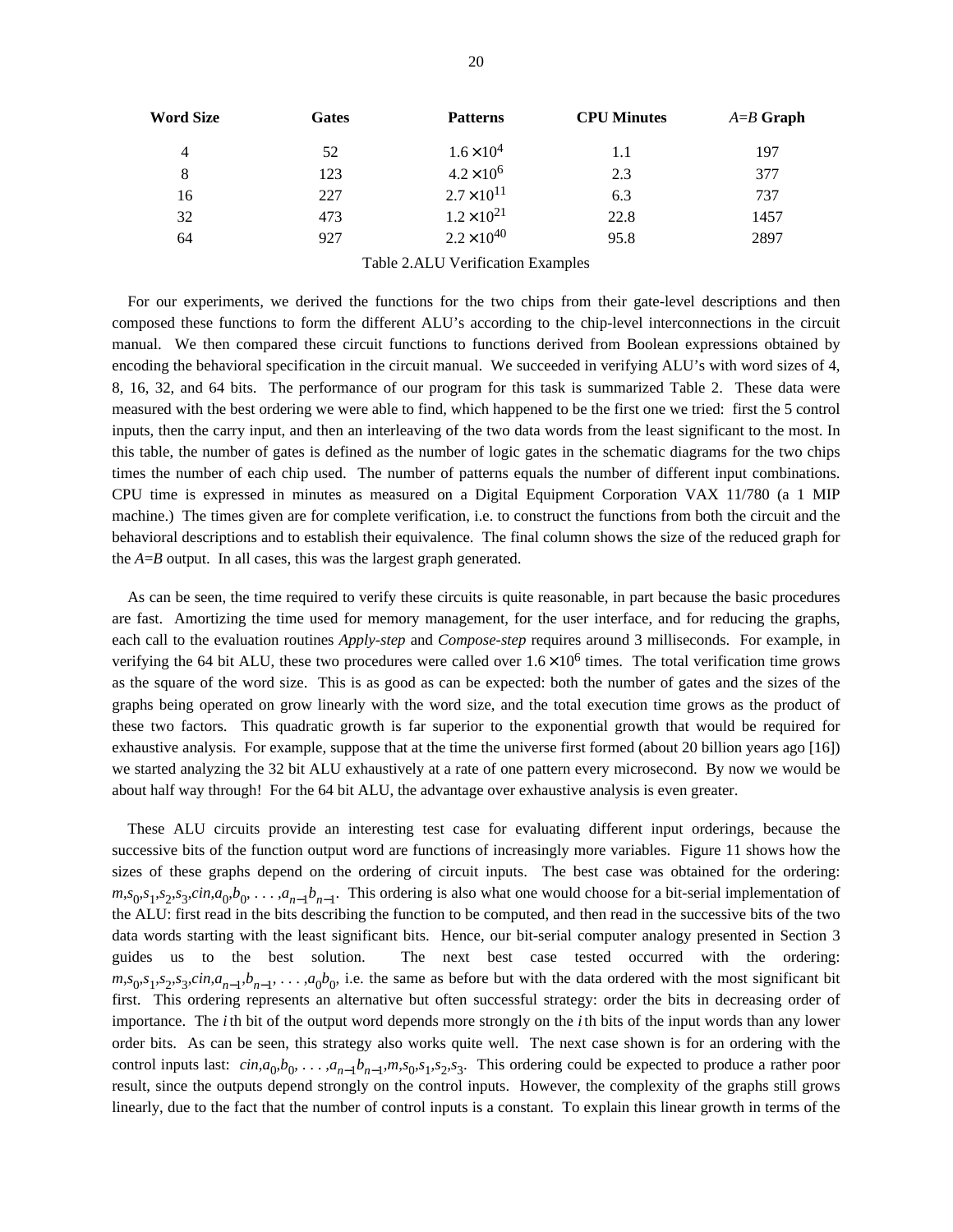

Input Orderings:

1:  $m, s_0, s_1, s_2, s_3, c \infty, a_0, b_0, \ldots, a_{n-1} b_{n-1}$ 3:  $\operatorname{cin}, a_0, b_0, \ldots, a_{n-1}b_{n-1}, m, s_0, s_1, s_2, s_3$  2:  $m, s_0, s_1, s_2, s_3, c \in (a_{n-1}, b_{n-1}, \ldots, a_0, b_0)$ 4:  $m, s_0, s_1, s_2, s_3, c \in (a_0, \ldots, a_{n-1}, b_0, \ldots, b_{n-1})$ 

Figure 11.ALU Output Graph Sizes for Different Input Orderings

bit-serial processor analogy, we could implement the ALU with the control inputs read last by computing all 32 possible ALU functions and then selecting the appropriate result once the desired function is known. The final case shows what happens if a poor ordering is chosen, in this case the ordering  $m, s_0, s_1, s_2, s_3, c \in (a_0, \ldots, a_{n-1}, b_0, \ldots, b_{n-1})$ . This ordering requires the program to represent functions similar to the function  $x_1 \cdot x_{n+1} + \cdots + x_n \cdot x_{2n}$  considered in Section 3, with the same exponential growth characteristics.

These experimental results indicate that our representation works quite well for functions representing addition and logical operations on words of data, as long as we choose an ordering in which the successive bits of the input words are interleaved. Our representation seems especially efficient when compared to other representations of Boolean functions. For example, a truth table representation would be totally impractical for ALU's with word sizes greater than 8 bits. A reduced sum-of-products representation of the most significant bit in the sum of two *n* bit numbers requires about  $2^{n+2}$  product terms, and hence a reduced sum-of-products representation of this circuit would be equally impractical.

### **6. Conclusion**

We have shown that by taking a well-known graphical representation of Boolean functions and imposing a restriction on the vertex labels, the minimum size graph representing a function becomes a canonical form. Furthermore, given any graph representing a function, we can reduce it to a canonical form graph in linear time. Thus our reduction algorithm not only minimizes the amount of storage required to represent a function and the time required to perform symbolic operations on the function, it also makes such tasks as testing for equivalence, satisfiability, or tautology very simple. We have found this property valuable in many applications.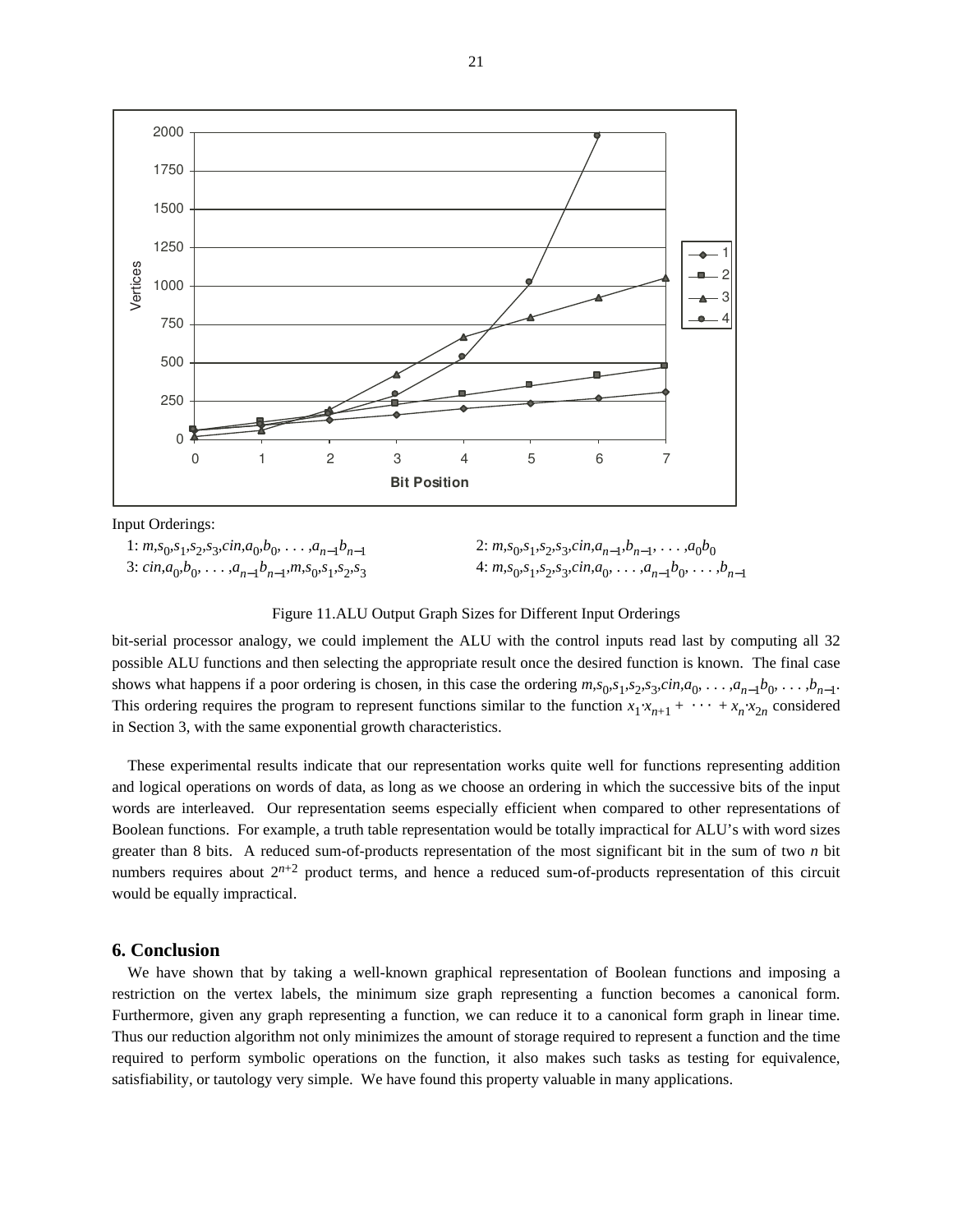We have presented a set of algorithms for performing a variety of operations on Boolean functions represented by our data structure. Each of these algorithms obeys an important closure property---if the argument graphs satisfy our ordering restrictions, so does the result graph. By combining concepts from Boolean algebra with techniques from graph algorithms, we achieve a high degree of efficiency. That is, the performance is limited more by the sizes of the data structures rather than by the algorithms that operate on them.

Akers [17] has devised a variety of coding techniques to reduce the size of the binary decision diagrams representing the output functions of a system. For example, he can represent the functions for all 8 outputs of the 74181 ALU slice by a total of 35 vertices, whereas our representation requires 918. Several of these techniques could be applied to our representation without violating the properties required by our algorithms. We will discuss two such refinements briefly.

Most digital systems contain multiple outputs. In our current implementation we represent each output function by a separate graph, even though these function may be closely related and therefore have graphs containing isomorphic subgraphs. Alternatively, we could represent a set of functions by a single graph with multiple roots (one for each function.)<sup>11</sup> Our reduction algorithm could be applied to such graphs to eliminate any duplicate subgraphs and to guarantee that the subgraph consisting of a root and all of its descendants is a canonical representation of the corresponding function. For example, we could represent the *n*+1 functions for the addition of two *n*-bit numbers by a single graph containing 9*n*−1 vertices (assuming the inputs are ordered most significant bits first), whereas representing them by separate graphs requires a total of  $3n^2+6n+2$  vertices. Taking this idea to an extreme, we could manage our entire set of graphs as a single shared data structure, using an extension of the reduction algorithm to merge a newly created graph into this structure. With such a structure, we could enhance the performance of the *Apply* procedure by maintaining a table containing entries of the form  $(v_1, v_2, <\!\! op\!>), u)$  indicating that the result of applying operation  $\langle op \rangle$  to graphs with roots  $v_1$  and  $v_2$  was a graph with root *u*. In this way we would exploit the information generated by previous invocations of *Apply* as well as by the current one. These savings in overall storage requirements and algorithm efficiencies would be offset somewhat by a more difficult memory management problem, however.

Akers also saves storage by representing functions in decomposed form. That is, we can represent the function  $f|_{x_i=g}$  in terms of *f* and *g* (which may themselves be represented in decomposed form). Unfortunately, a given function can be decomposed in many different ways, and hence this technique would not lead to a canonical form. However, as noted on page 16 there are certain instances in which functions *f* and *g* can be composed in a straightforward way by simply replacing each vertex representing the composition variable  $x_i$  with the graph for  $g$ . For such decompositions, functions could be stored in decomposed form and expanded into canonical form dynamically as operations are performed on them. In some instances, the storage savings could be considerable. For example the graph for the function

 $x_1 \cdot x_{2n} + x_2 \cdot x_{2n-1} + \ldots + x_n \cdot x_{n+1}$ requires a total of  $2^{n+1}$  vertices. This function can be decomposed as a series of functions where  $f_n = x_n \cdot x_{n+1}$ ,

$$
f_i = (x_i \cdot x_{2n-i+1} + x_{i+1})|_{x_{i+1} = f_{i+1}}
$$

for  $n > i \ge 1$ , and  $f_1$  equals the desired function. Each of these functions can be represented by graphs with 6 vertices. It is unclear, however, how often such decompositions occur, how easy they are to find, and how they would affect the efficiency of the algorithms.

<sup>11</sup>**Update:** This idea was subsequently termed a "Shared BDD" (S. Minato, N. Ishiura, and S. Yajima, "Shared Binary Decision Diagram with Attributed Edges," *27th Design Automation Conference*, 1990, pp. 52-57.) It has now become the most common implementation method.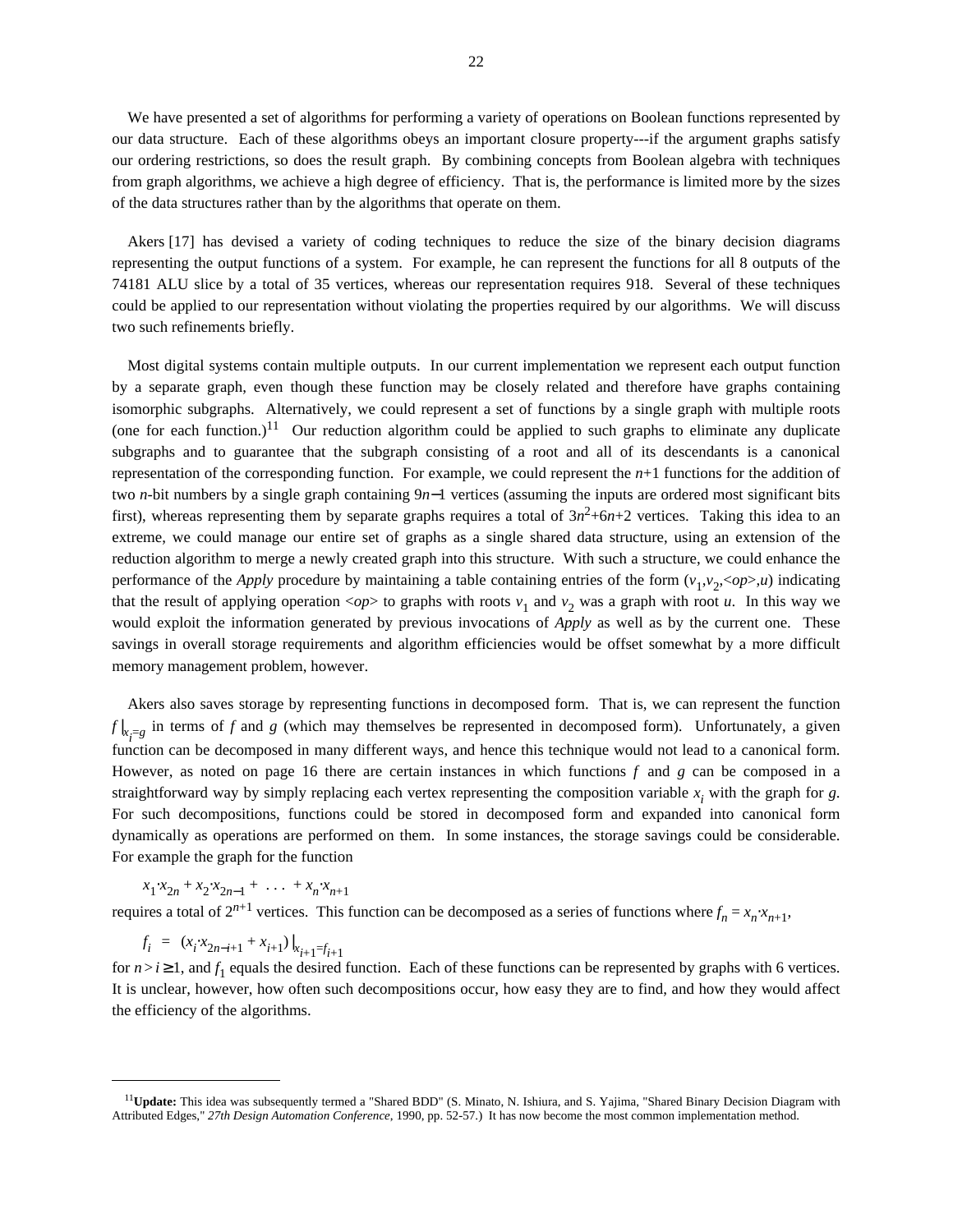# **Appendix: The Complexity of Integer Multiplication**

In this appendix, we prove that the functions representing the outputs of an integer multiplier provide a difficult case for our representation, i.e. the graph sizes grow exponentially in the word size regardless of the ordering of the input variables. Given that there are  $(2n)!$  possible orderings of the input variables, we could not hope to derive this result experimentally, and hence we must provide a detailed proof.

Our proof is based on principles similar to those used in proving area-time lower bounds on multiplier circuits [18, 19]. However, we must show not just that a large amount of information must be transferred from the set of inputs to the set of outputs in performing multiplication, but that certain individual outputs require high information transfer.

Consider a multiplier with inputs  $a_1, \ldots, a_n$  and  $b_1, \ldots, b_n$  corresponding to the binary encoding of integers *a* and *b* with  $a_1$  and  $b_1$  being the least significant bits. This circuit has  $2n$  outputs corresponding to the binary encoding of the product *a b*, described by functions  $mul_i(a_1, \ldots, a_n, b_1, \ldots, b_n)$  for  $1 \le i \le 2n$ . For a permutation  $\pi$  of  $\{1, \ldots, 2n\}$ , let  $G(i,\pi)$  be a graph which for inputs  $x_1, \ldots, x_{2n}$  denotes the function  $mul_i(x_{\pi(1)}, \ldots, x_{\pi(2n)})$ 

**Theorem 2:** For any  $\pi$  there exists an *i*,  $1 \le i \le 2n$  such that  $G(i,\pi)$  contains at least  $2^{n/8}$  vertices.

*Proof* : Informally, our proof proceeds as follows. If one input (the "control") to a multiplier is a power of 2 then the circuit acts as a shifter, transferring the bits of the other input (the "data") to the output with some offset. For example, if  $b = 2^j$ , then

$$
[a \cdot b]_i = \begin{cases} a_{i-j} & j < i \leq j+n \\ 0 & \text{else} \end{cases}
$$

Graph  $G(i,\pi)$  must contain enough vertices to encode all values of  $a_{i-j}$  for which  $a_{i-j}$  occurs in the first half of the input sequence while *b<sup>j</sup>* occurs in the second. Furthermore, we can show that for any ordering of input variables, we can choose which input (*a* or *b*) is control and which is data such that for some output *i*, this undesirable splitting occurs for at least *n*/8 values of *j*.

More formally, for permutation  $\pi$  let

 $t = |\{j | 1 \leq j \leq n, \pi(j) \leq n \}|,$ 

i.e. the number of bits of argument *a* occurring in the first half of the input sequence. If  $t \ge n/2$  define sets *F* and *L* as

 $F = \{\pi(i) | 1 \leq j \leq n, \pi(j) \leq n\}$ 

$$
L = \{\pi(j) | n+1 \leq j \leq 2n, \pi(j) > n\}
$$

That is, *F* represents those the indices of argument *a* occurring in the first half of the input sequence, while *L* represents those indices of *b* (with *n* added to them) occurring in the second half. If *t* < *n*/2 then define *F* and *L* as

$$
F = \{\pi(j) | 1 \leq j \leq n, \pi(j) > n\}
$$

$$
L = \{\pi(j) | n+1 \leq j \leq 2n, \pi(j) \leq n\}
$$

That is, *F* represents those indices of *b* (with *n* added to them) occurring in the first half while *L* represents those indices of *a* occurring in the second. In either case the sets *F* and *L* will each contain at least *n*/2 elements. We will consider the elements of *F* to be data inputs and those of *L* to be control. Since multiplication is commutative, we are free to choose which argument is considered the control input and which is considered the data in our proof.

For  $1 \le i \le 2n-1$  define the set  $F_i$  as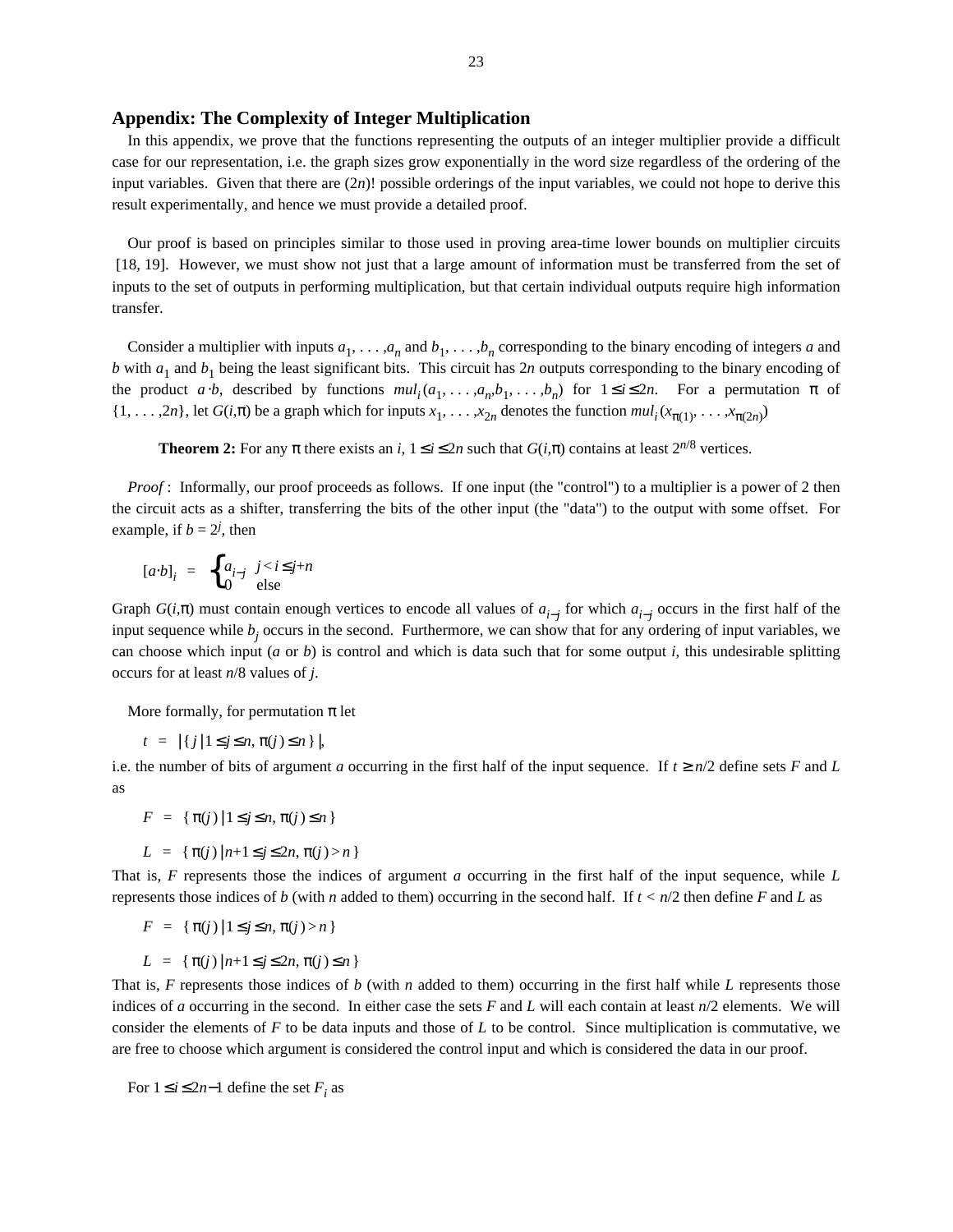$F_i = \{ j | j \in F, \exists k \in L(j+k=i+n+1) \}$ 

and let  $q_i = |F_i|$ . That is, for output *i*,  $F_i$  represents those indices of the data input occurring in the first half of the input sequence such that the corresponding bits of the control input occur in the second half.

Now consider the set of sequences

$$
S_i = \{x_1, \dots x_n | x_j = 0 \text{ if } \pi(j) \notin F_i \}
$$

This set contains  $2^{q}$  possible values for the first *n* inputs. We claim that  $G(i,\pi)$  must contain a unique vertex for each element of  $S_i$ . If this were not the case, then we could choose two sequences  $x_1, \ldots, x_n$  and  $x'_1, \ldots, x'_n$ leading to the same vertex in  $G(i,\pi)$  such that for some value *j*,  $\pi(j) \in F_i$  and  $x_j \neq x'$ . Now consider the sequences  $x_{n+1}, \ldots, x_{2n}$  and  $x'_{n+1}, \ldots, x'_{2n}$  defined as

$$
x_k = x'_k = \begin{cases} 1, & \pi(j) + \pi(k) = i + n + 1 \\ 0, & \text{else} \end{cases}
$$

Note that  $x_k$  and  $x'_k$  equal 1 for exactly one value of *k*. The sequences  $x_1, \ldots, x_{2n}$  and  $x'_1, \ldots, x'_{2n}$  lead to the same terminal vertex in  $G(i,\pi)$ , but

$$
mul_i(x_{\pi(1)}, \ldots, x_{\pi(2n)}) = x_j
$$

while

$$
mul_i(x'_{\pi(1)}, \ldots, x'_{\pi(2n)}) = x'_{j} \neq x_{j}.
$$

This contradiction forces us to conclude that graph  $G(i,\pi)$  must contain at least  $2q_i$  vertices.

To get the final result, we need only show that for some value of  $i, q_i \ge n/8$ . This involves a counting argument expressed by the following lemma.

**Lemma 4:** Suppose  $A, B \subseteq \{1, \ldots, n\}$  each contain at least *n*/2 elements. For  $1 \le i \le 2n-1$  let

$$
q_i = |\{  | a \in A, b \in B, a+b=i+1 \}|
$$

Then there is some *i* such that  $q_i \ge n/8$ .

*Proof* : Observe that since the sets *A* and *B* each contain at least *n*/2 elements, there are at least *n* 2 /4 ordered pairs  $\langle a,b \rangle$  with  $a \in A, b \in B$ . Hence

$$
\sum_{j=1}^{2n-1} q_j \geq \frac{n^2}{4}
$$

For some value of *i*,  $q_i$  must be at least as large as the average value of the  $q_j$ 's:

$$
q_i \ge \frac{1}{2n-1} \cdot \frac{n^2}{4} \ge \frac{n}{8}.
$$

This theorem shows that for any ordering, some multiplier output will have a graph of exponential size. This leaves open the possibility that for each output, there could be some ordering giving a polynomial size graph for this output. We conjecture, however, that this is not the case, namely that for certain outputs (e.g. output *n*), the graph for this function is of exponential size regardless of the ordering.<sup>12</sup> A proof of this conjecture would require something stronger than our simple shifter argument. Such a proof would also lead to an interesting area-time lower bound on circuits computing single bits in the product of two binary numbers.

<sup>&</sup>lt;sup>12</sup>Update: This conjecture was subsequently proved by the author (R. E. Bryant, "On the Complexity of VLSI Implementations and Graph Representations of Boolean Functions with Application to Integer Multiplication," *IEEE Transactions on Computers* 40-2, pp. 205-213, Feb., 1991.)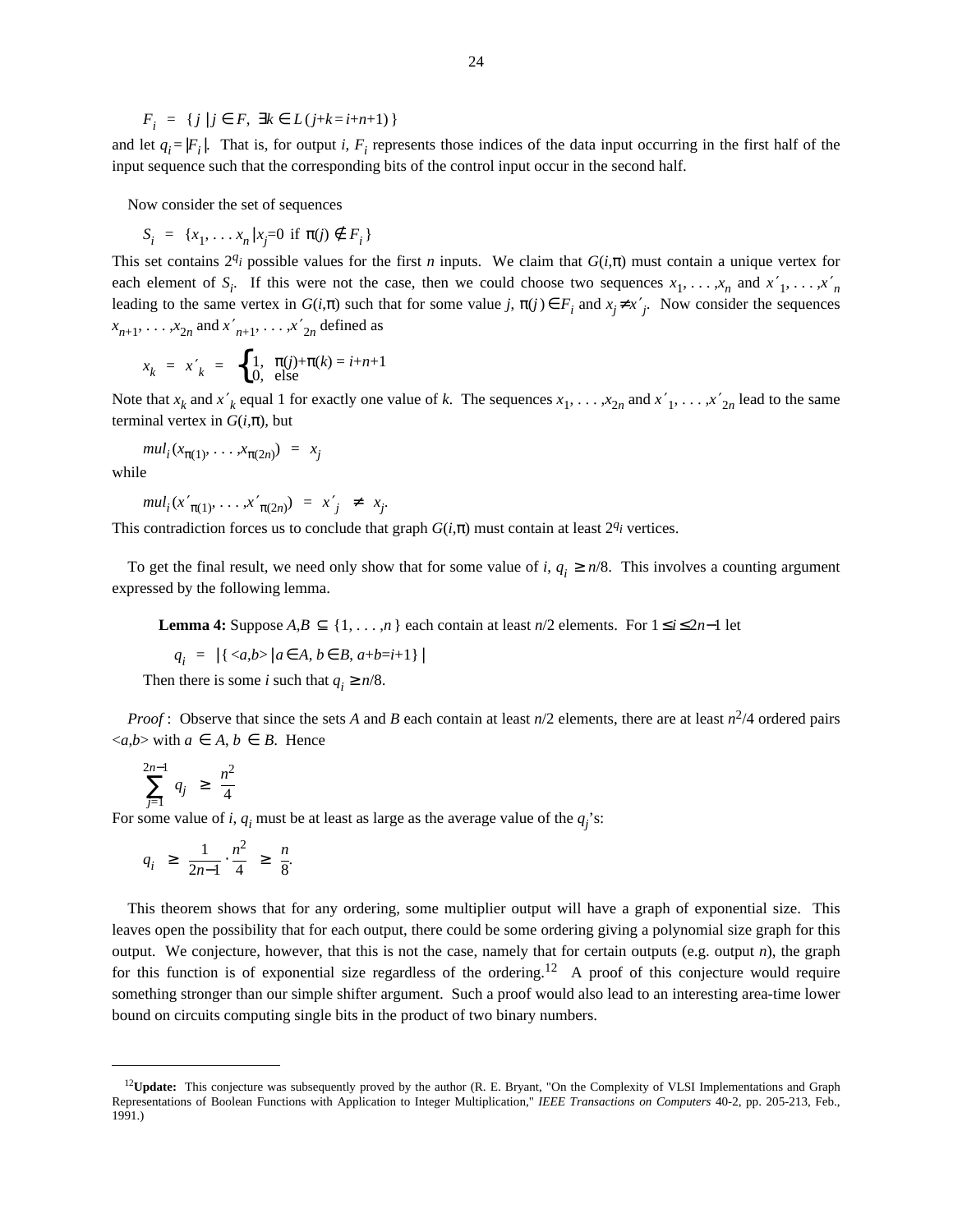# **References**

- 1. C.Y. Lee, ''Representation of Switching Circuits by Binary-Decision Programs'', *Bell System Technical Journal*, Vol. 38, July 1959, pp. 985-999.
- 2. S.B. Akers, ''Binary Decision Diagrams'', *IEEE Transactions on Computers*, Vol. C-27, No. 6, June 1978, pp. 509-516.
- 3. M.R. Garey and D.S. Johnson, *Computers and Intractibility: A Guide to the Theory of NP-Completeness,* Freeman, New York, 1979.
- 4. F.J. Hill and G.R. Peterson, *Introduction to Switching Theory and Logical Design,* Wiley, New York, 1974.
- 5. J.P. Roth, *Computer Logic, Testing, and Verification,* Computer Science Press, Potomac, MD., 1980.
- 6. R. Brayton, *et al*, ''Fast Recursive Boolean Function Manipulation'', *International Symposium on Circuits and Systems*, IEEE, Rome, Italy, May 1982, pp. 58-62.
- 7. B.M.E. Moret, ''Decision Trees and Diagrams'', *ACM Computing Surveys*, Vol. 14, No. 4, December 1982, pp. 593-623.
- 8. S. Fortune, J. Hopcroft, and E.M. Schmidt, ''The Complexity of Equivalence and Containment for Free Single Variable Program Schemes'', in *Automata, Languages, and Programming,* Goos, Hartmannis, Ausiello, and Boehm, eds., Springer-Verlag, Lecture Notes in Computer Science, Vol. 62, 1978, pp. 227-240.
- 9. R.W. Payne, ''Reticulation and Other Methods of Reducing the Size of Printed Diagnostic Keys'', *Journal of General Microbiology*, Vol. 98, 1977, pp. 595-597.
- 10. R. Brayton, *et al*, *Logic Minimization Algorithms for VLSI Synthesis,* Kluwer Academic Publishers, 1984.
- 11. C.E. Shannon, ''A Symbolic Analysis of Relay and Switching Circuits'', *Transactions of the AIEE*, Vol. 57, 1938, pp. 713-723.
- 12. C.S. Wallace, ''A Suggestion for a Fast Multiplier'', *IEEE Transactions on Electronic Computing*, Vol. EC-13, No. 1, January 1964, pp. 14-17.
- 13. A.V. Aho, J.E. Hopcroft, and J.D. Ullman, *The Design and Analysis of Computer Algorithms,* Addison-Wesley, Reading, MA., 1974.
- 14. J.S. Jephson, R.P. McQuarrie, and R.E. Vogelsberg, ''A Three-Level Design Verification System'', *IBM Systems Journal*, Vol. 8, No. 3, 1969, pp. 178-188.
- 15. Texas Instruments, *TTL Data Book,* 1976.
- 16. M. Rowan-Robinson, *Cosmology,* Oxford Univ. Press, 1977.
- 17. S.B. Akers, ''Functional Testing with Binary Decision Diagrams'', *Eighth Annual Conference on Fault-Tolerant Computing*, IEEE, 1978, pp. 75-82.
- 18. R.P. Brent, and H.T. Kung, ''The Area-Time Complexity of Binary Multiplication'', *Journal of the ACM*, Vol. 28, No. 3, July 1981, pp. 521-534.
- 19. H. Abelson, and P. Andreae, ''Information Transfer and Area-Time Trade-Offs for VLSI Multiplication'', *Communications of the ACM*, Vol. 23, No. 1, January 1980, pp. 20-23.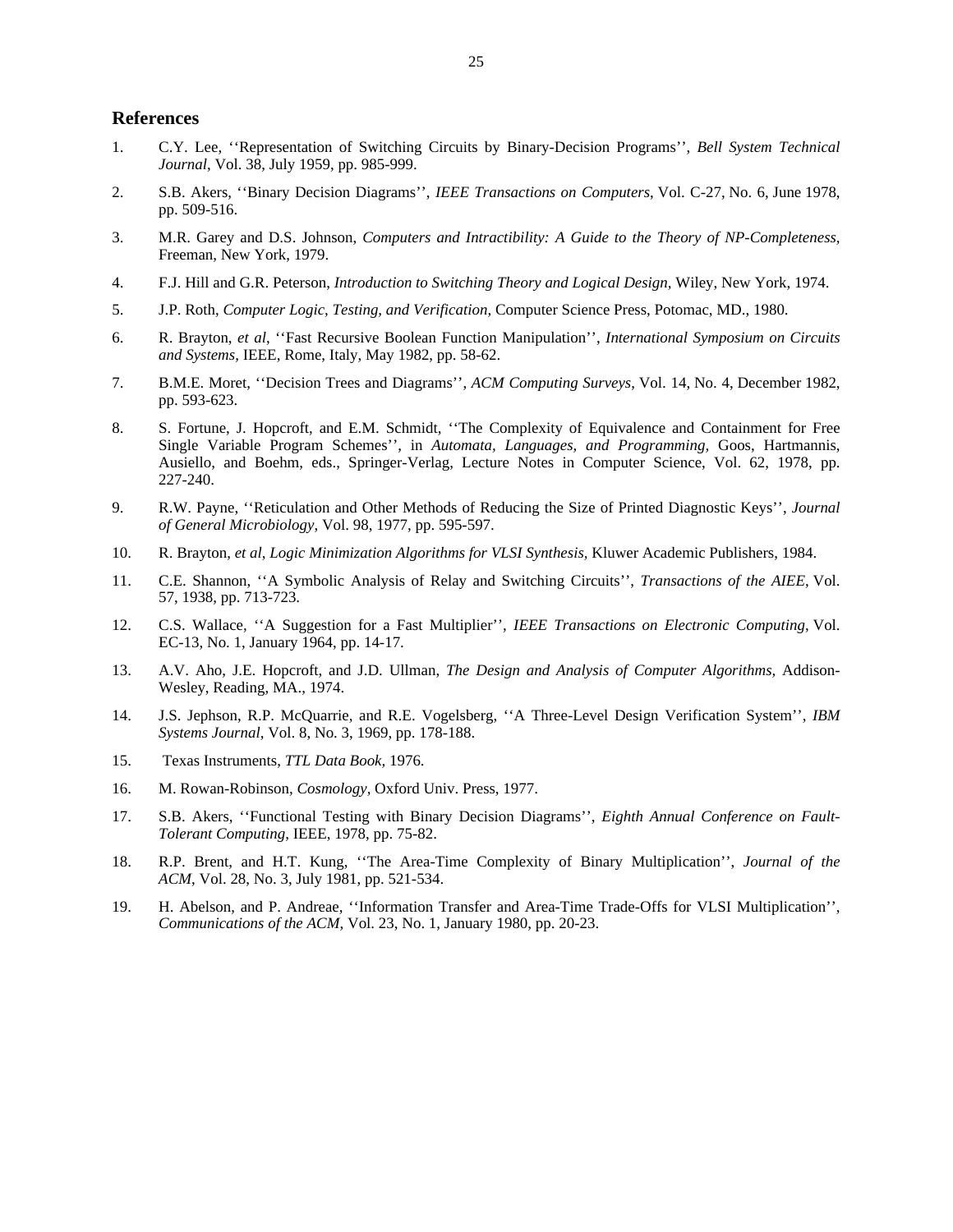# **Table of Contents**

| 1. Introduction                                           |    |
|-----------------------------------------------------------|----|
| 1.1. Notation                                             | 3  |
| 2. Representation                                         |    |
| 3. Properties                                             | 6  |
| <b>3.1. Example Functions</b>                             | 7  |
| 3.2. Ordering Dependency                                  | 7  |
| 3.3. Inherently Complex Functions                         | 8  |
| 4. Operations                                             | 9  |
| 4.1. Data Structures                                      | 9  |
| 4.2. Reduction                                            | 10 |
| <b>4.3. Apply</b>                                         | 12 |
| 4.4. Restriction                                          | 15 |
| 4.5. Composition                                          | 16 |
| 4.6. Satisfy                                              | 16 |
| <b>5. Experimental Results</b>                            | 19 |
| <b>6. Conclusion</b>                                      | 21 |
| <b>Appendix: The Complexity of Integer Multiplication</b> | 23 |
| <b>References</b>                                         | 25 |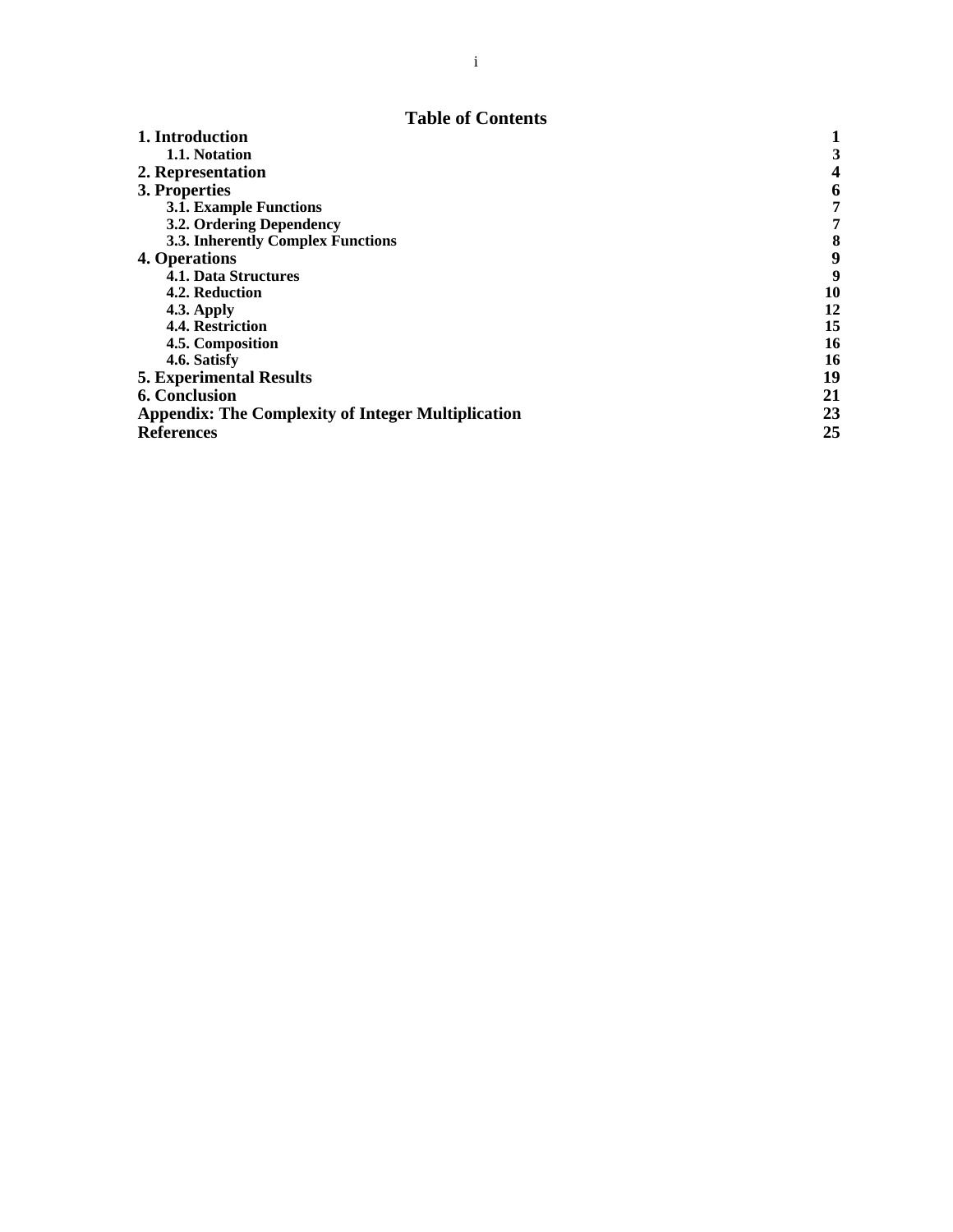| <b>Figure 1. Example Function Graphs</b>                        | -6 |
|-----------------------------------------------------------------|----|
| <b>Figure 2. Example of Argument Ordering Dependency</b>        | 7  |
| <b>Figure 3. Implementation of Ordered Traversal</b>            | 10 |
| <b>Figure 4. Implementation of Reduce</b>                       | 11 |
| <b>Figure 5. Reduction Algorithm Example</b>                    | 12 |
| <b>Figure 6. Implementation of Apply</b>                        | 14 |
| <b>Figure 7. Example of Apply</b>                               | 15 |
| <b>Figure 8. Implementation of Compose</b>                      | 17 |
| <b>Figure 9. Implementation of Satisfy-one</b>                  | 18 |
| <b>Figure 10. Implementation of Satisfy-all</b>                 | 19 |
| Figure 11. ALU Output Graph Sizes for Different Input Orderings | 21 |